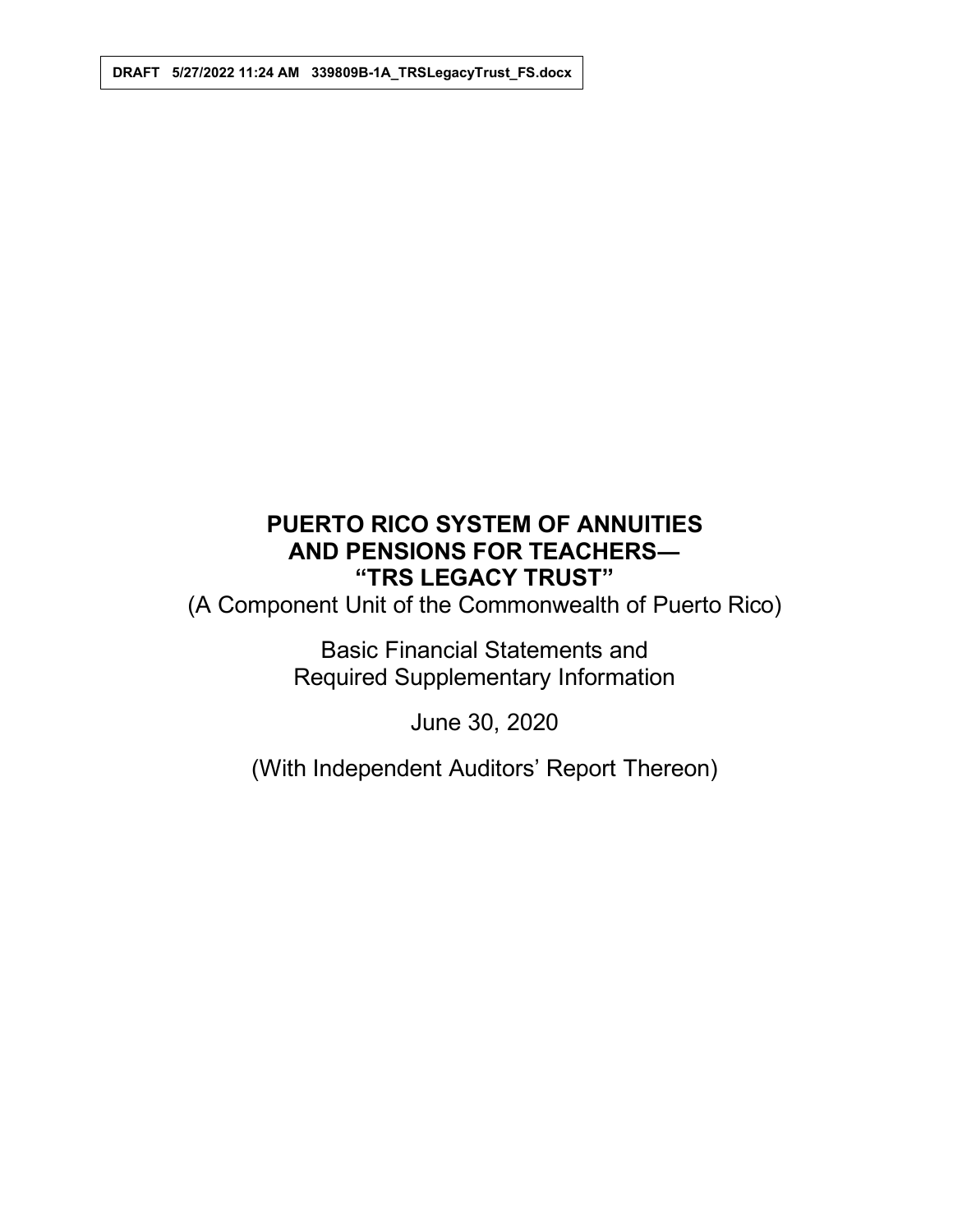(A Component Unit of the Commonwealth of Puerto Rico)

June 30, 2020

# **Table of Contents**

|                                                                                                                      | Page(s) |
|----------------------------------------------------------------------------------------------------------------------|---------|
| Independent Auditors' Report                                                                                         | $1 - 2$ |
| Management's Discussion and Analysis (Unaudited)                                                                     | $3 - 8$ |
| Basic Financial Statements:                                                                                          |         |
| General Fund Balance Sheet and Statement of Net Position                                                             | 9       |
| General Fund Statement of Revenues, Expenditures, and Changes in Fund Balance and<br><b>Statements of Activities</b> | 10      |
| Notes to Basic Financial Statements                                                                                  | 11–26   |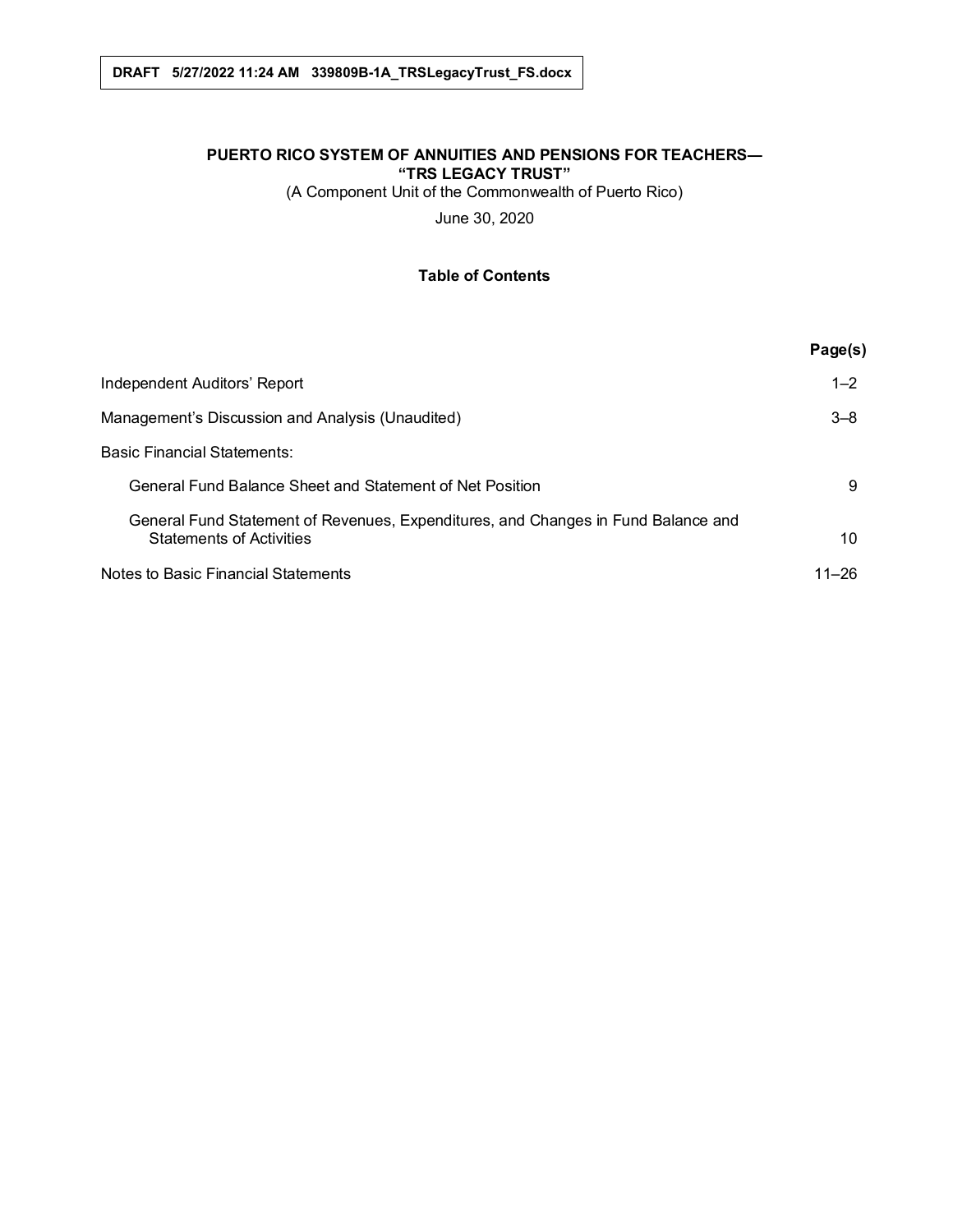#### **Independent Auditors' Report**

The Retirement Board of the Government of Puerto Rico Puerto Rico System of Annuities and Pensions for Teachers – "TRS Legacy Trust":

We have audited the accompanying financial statements of the governmental activities and the general fund of the Puerto Rico System of Annuities and Pensions for Teachers – "TRS Legacy Trust" (the Trust), a component unit of the Commonwealth of Puerto Rico (the Commonwealth), as of and for the year ended June 30, 2020, and the related notes to the financial statements, which collectively comprise the Trust's basic financial statements as listed in the table of contents.

#### *Management's Responsibility for the Financial Statements*

Management is responsible for the preparation and fair presentation of these financial statements in accordance with U.S. generally accepted accounting principles; this includes the design, implementation, and maintenance of internal control relevant to the preparation and fair presentation of financial statements that are free from material misstatement, whether due to fraud or error.

#### *Auditors' Responsibility*

Our responsibility is to express opinions on these financial statements based on our audit. We conducted our audit in accordance with auditing standards generally accepted in the United States of America. Those standards require that we plan and perform the audit to obtain reasonable assurance about whether the financial statements are free from material misstatement.

An audit involves performing procedures to obtain audit evidence about the amounts and disclosures in the financial statements. The procedures selected depend on the auditors' judgment, including the assessment of the risks of material misstatement of the financial statements, whether due to fraud or error. In making those risk assessments, the auditor considers internal control relevant to the entity's preparation and fair presentation of the financial statements in order to design audit procedures that are appropriate in the circumstances, but not for the purpose of expressing an opinion on the effectiveness of the entity's internal control. Accordingly, we express no such opinion. An audit also includes evaluating the appropriateness of accounting policies used and the reasonableness of significant accounting estimates made by management, as well as evaluating the overall presentation of the financial statements.

We believe that the audit evidence we have obtained is sufficient and appropriate to provide a basis for our audit opinions.

#### *Opinion*

In our opinion, the financial statements referred to above present fairly, in all material respects, the respective financial position of the governmental activities, and the general fund information of the Puerto Rico System of Annuities and Pensions for Teachers – "TRS Legacy Trust", as of June 30, 2020, and the respective changes in financial position for the year then ended, in accordance with U.S. generally accepted accounting principles.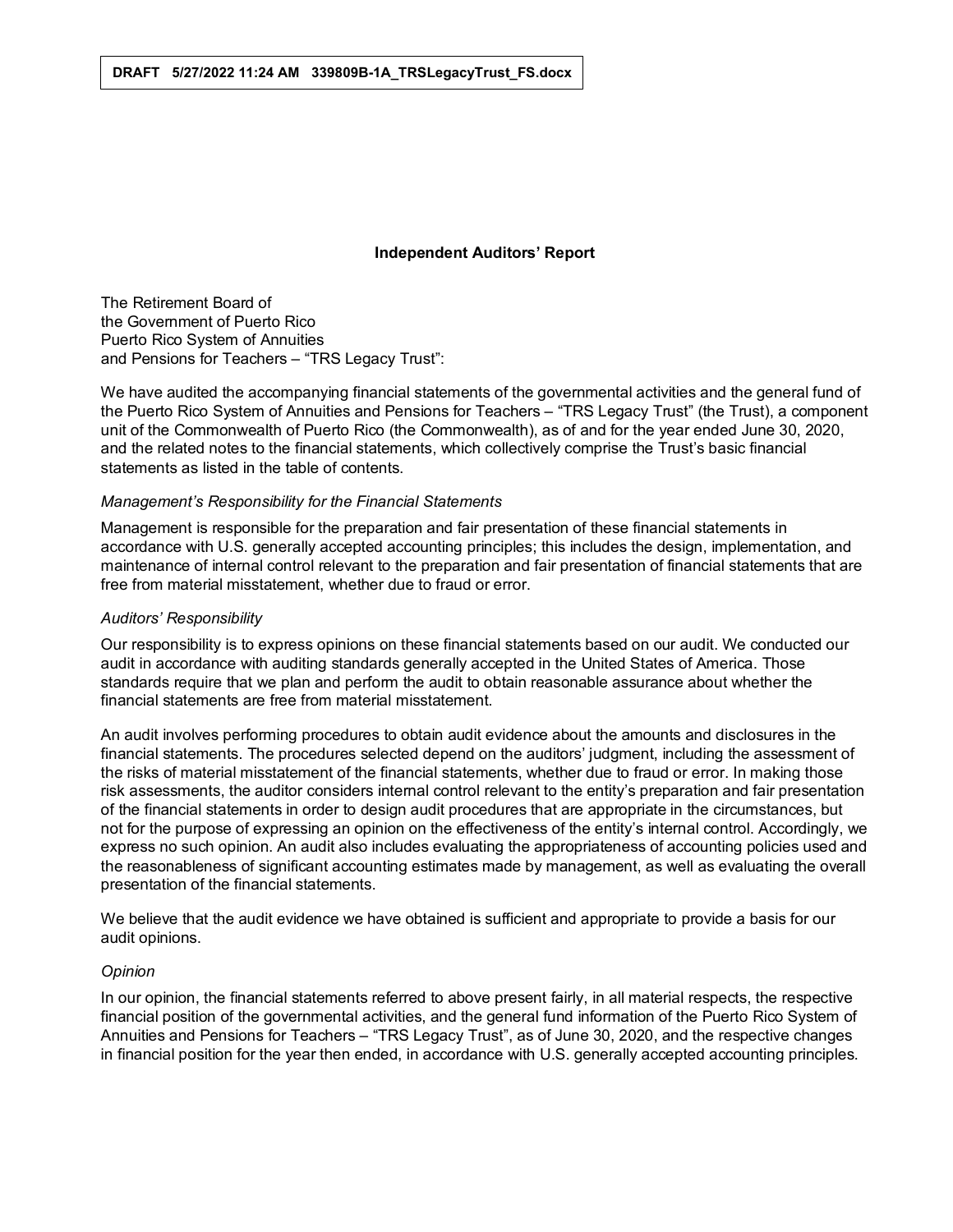#### **Other Matters**

#### *Required Supplementary Information*

U.S. generally accepted accounting principles require that the management's discussion and analysis on pages 3–8 be presented to supplement the basic financial statements. Such information, although not a part of the basic financial statements, is required by the Governmental Accounting Standards Board who considers it to be an essential part of financial reporting for placing the basic financial statements in an appropriate operational, economic, or historical context. We have applied certain limited procedures to the required supplementary information in accordance with auditing standards generally accepted in the United States of America, which consisted of inquiries of management about the methods of preparing the information and comparing the information for consistency with management's responses to our inquiries, the basic financial statements, and other knowledge we obtained during our audit of the basic financial statements. We do not express an opinion or provide any assurance on the information because the limited procedures do not provide us with sufficient evidence to express an opinion or provide any assurance.

**L**(signed) KPMG LLP

San Juan, Puerto Rico May 31, 2022

Stamp No. XXXXXXX of the Puerto Rico Society of Certified Public Accountants was affixed to the record copy of this report.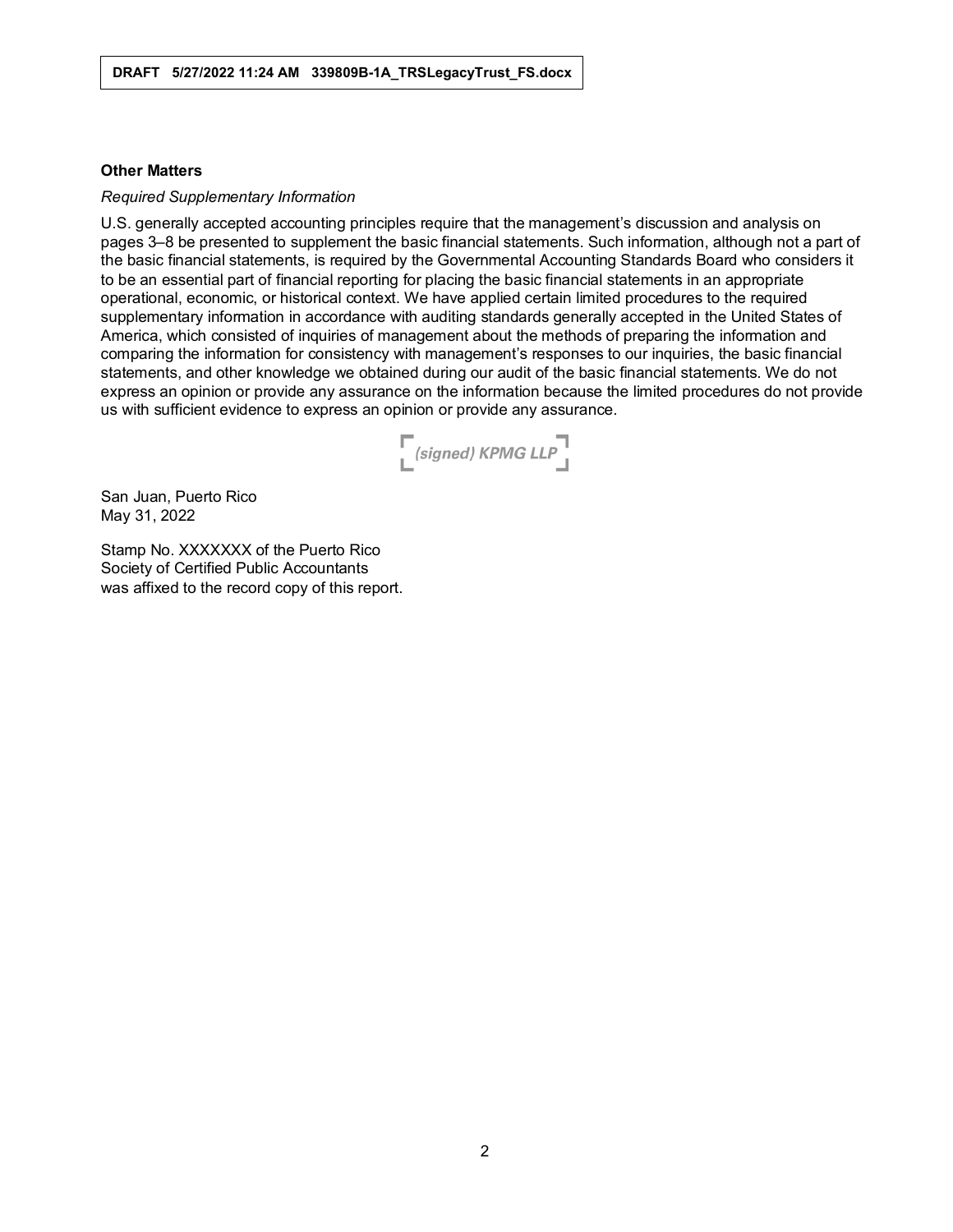(A Component Unit of the Commonwealth of Puerto Rico)

Management's Discussion and Analysis (Unaudited)

June 30, 2020

## **Introduction**

The following management's discussion and analysis (MD&A) of the financial performance of the Puerto Rico System of Annuities and Pensions for Teachers― "TRS Legacy Trust" (the "Trust") provides an overview of its activities for the fiscal year ended June 30, 2020. This MD&A is intended to be read in conjunction with the Trust's financial statements.

Prior to July 1, 2017, the Trust was a pension trust fund created in 1951 by the Legislative Assembly (the Legislature) of the Commonwealth of Puerto Rico (the Commonwealth) to provide pension and other benefits mainly to retired teachers of the Puerto Rico Department of Education (the Department of Education), an agency of the Commonwealth, and the employees of the Trust.

On August 23, 2017, the Governor of Puerto Rico signed into law Act No. 106 of 2017, known as the *Law to Guarantee the Payment to Our Pensioners and Establish a New Plan for Defined Contributions for Public Servants* (Act 106-2017), which transformed the Trust effective as of July 1, 2017 by, among other things, (i) replacing the Trust's Board of Trustees and the governing boards for the Employees' Retirement System of the Government of the Commonwealth of Puerto Rico (ERS) and the Retirement System for the Judiciary of the Commonwealth of Puerto Rico (JRS), and collectively with the Trust and ERS, the Retirement Systems) with a single Retirement Board of the Commonwealth of Puerto Rico (the Retirement Board); and (ii) implementing a pay-as-you-go (PayGo) system in which direct payments to pension beneficiaries are made by the Commonwealth and reimbursed by applicable government employers (excluding the Trust) through an applicable PayGo fee. The Trust's assets are being liquidated, and programs and activities were terminated or suspended, Refer to Notes 1 and 3 to the basic financial statements for further information regarding Act 106-2017.

Since Act 106-2017 transferred the primarily responsibility of the payment of the pensions to the Commonwealth and instructed the Trust to liquidate its assets (excluding the building and building improvements) to fund the pension benefits, it is determined that the Trust's assets and activities should not be reported as a pension trust fund. Instead, since fiscal year 2018, the Trust will be reported as a blended component unit in the Commonwealth's financial statements. Accordingly, the financial activities of the Trust consist only of governmental activities. For its reporting purposes, the Trust has combined the General Fund and government-wide financial statements using a columnar format that reconciles individual line items of fund financial data to government-wide data in a separate column. As of June 30, 2020, the Trust has not completed the transfer of the net assets to the Commonwealth and it is managing the remaining assets as the custodian. Accordingly, the Trust's operations during the year ended June 30, 2020 were subsided with revenues from the Commonwealth through the utilization of the assets on their custody. The most significant changes in the presentation of the basic financial statements is that current year revenues and expenses (expenditures) are limited to the administration of the assets under its custody. Revenues and expenses (expenditures), associated to the assets under the Trust's custody are presented as part of the change in Due to Commonwealth.

Both before and after the enactment of Act 106-2017, the Trust continues to administer data of postemployment healthcare benefits provided by the Commonwealth to retired teachers of the Department of Education and retired employees of the Trust.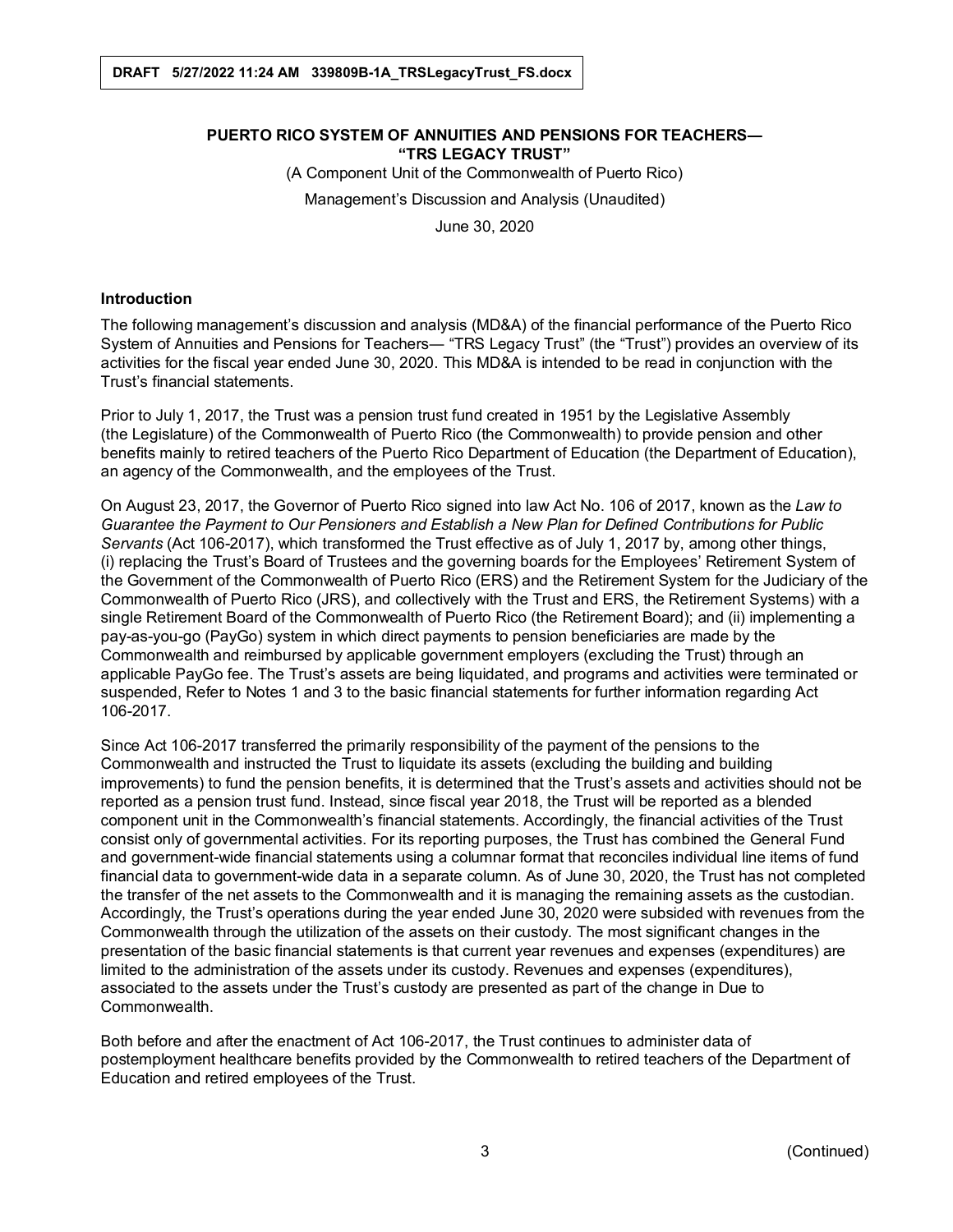(A Component Unit of the Commonwealth of Puerto Rico)

Management's Discussion and Analysis (Unaudited)

June 30, 2020

## **Financial Highlights**

As of June 30, 2020, the Trust's total assets, including Commonwealth's assets under the custody of the Trust, consisted of the following:

- \$11 million in capital assets
- 309 million in Commonwealth's assets under the custody of the Trust, which includes:
	- \$155 million in cash and cash equivalents
	- \$2.3 million in investments;
	- \$148 million in loans to plan members, net
	- \$2.8 million in accounts receivable, net
	- \$1 million in net of capital assets and other assets.

The Trust net position is presented in the following chart (in millions):



- Investments under custody of the Trust (excluding loans to participants) at June 30, 2020 amounted to approximately \$2 million, similar to the investments balance as of June 30, 2019.
- Administrative expenses for the fiscal year ended June 30, 2020 amounted to approximately \$10 million, as compared to approximately \$21 million for the year ended June 30, 2019.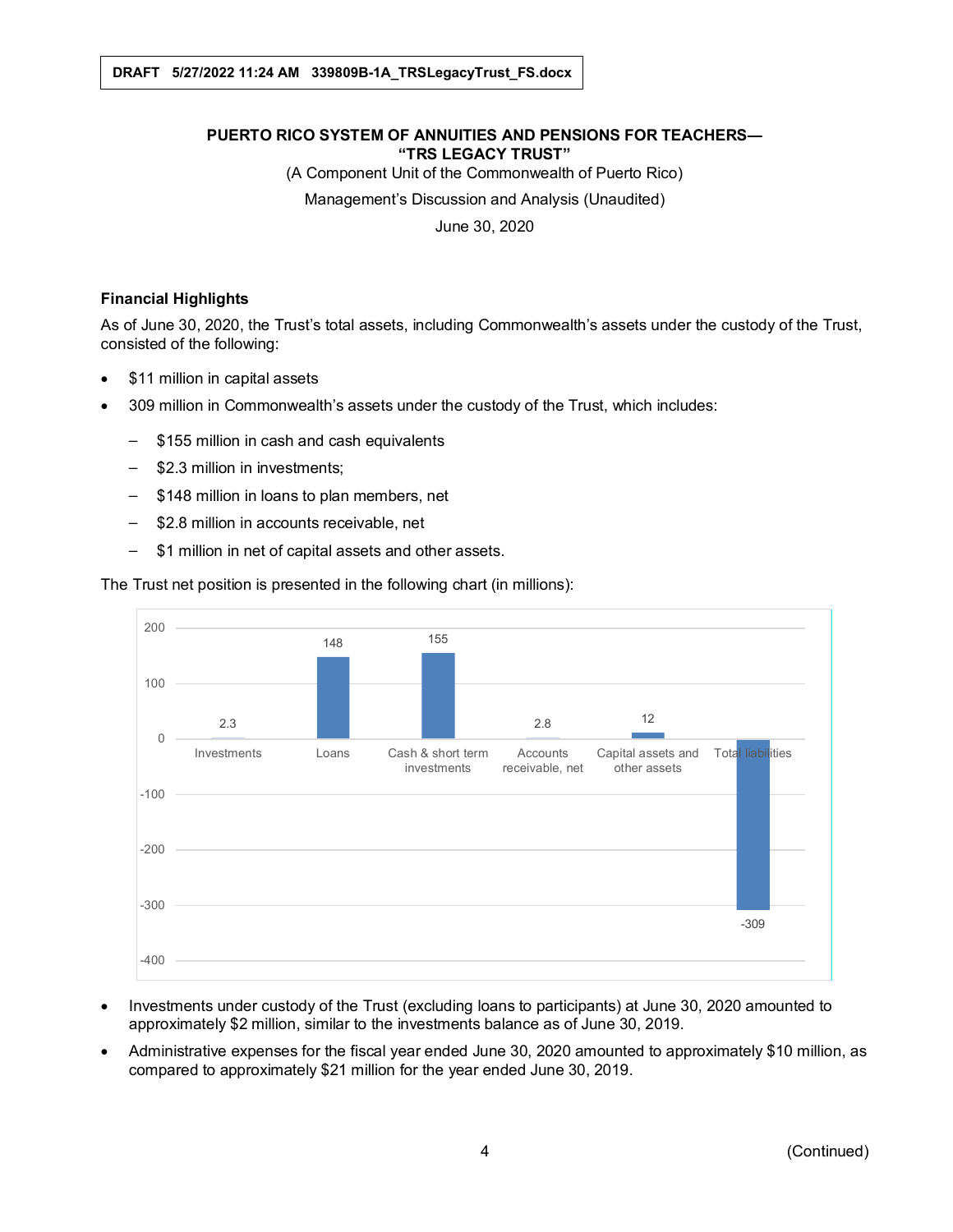(A Component Unit of the Commonwealth of Puerto Rico)

Management's Discussion and Analysis (Unaudited)

June 30, 2020

• The Trust recognized approximately \$9 million in revenues from the Commonwealth in the fiscal year ended June 30, 2020, to cover part of the administrative expenses, as compared to approximately \$19.5 million in fiscal year ended June 30, 2019.

#### **Overview of the Basic Financial Statements**

The Trust's basic financial statements comprise three components: 1) government-wide financial statements on all of the activities of the Trust, 2) fund financial statements, and 3) notes to basic financial statements.

• *Government-wide Financial Statements* – The government-wide financial statements are designed to provide readers with a broad overview of the Trust's financial position, in a manner similar to a private-sector business. The government-wide financial statements are reported using the economic resources measurement focus and the accrual basis of accounting. Revenue is recorded when earned and expenses are recorded when a liability is incurred, regardless of cash flows.

The statement of net position presents information of the Trust's assets and deferred outflows of resources, and liabilities and deferred inflow of resources, with the difference between the two reported as net position. Over time, increases or decreases in net position may serve as a useful indicator of whether the financial position of the Trust is improving or deteriorating as a result of the year's operations.

The statement of activities presents information showing how the Trust's net position changed during the most recent fiscal year. All changes in net position are reported as soon as the underlying event giving rise to the change occurs, regardless of the timing of related cash flows. Thus, revenues and expenses are reported in this statement for some items that will only result in cash flows in future fiscal periods.

• *Fund Financial Statements* – For accounting purposes, a fund is a grouping of related accounts that is used to maintain control over resources that have been segregated for specific activities or objectives.

The Governmental Fund Financial Statement focus on near-term inflows and outflows of spendable resources, as well as on balances of spendable resources available at the end of the fiscal year. Such information may be useful in evaluating the Trust's near term financing requirements. Because the focus of governmental fund is narrower than that of the government-wide financial statements, it is useful to compare the information presented for governmental fund with similar information presented for governmental activities in the government-wide financial statements.

By doing so, readers may better understand the long-term impact of financial decisions related to the Trust's governmental activities. Both the governmental fund balance sheet and the governmental fund statement of revenues, expenditures, and change in fund balance provide a reconciliation to facilitate this comparison between governmental fund and governmental activities.

• *Notes to the Basic Financial Statements* – provide additional information that is essential for an understanding of the data provided in the financial statements. The notes present information about the Trust's accounting policies, significant account balances and activities, material risks, obligations, contingencies, and subsequent events, if any.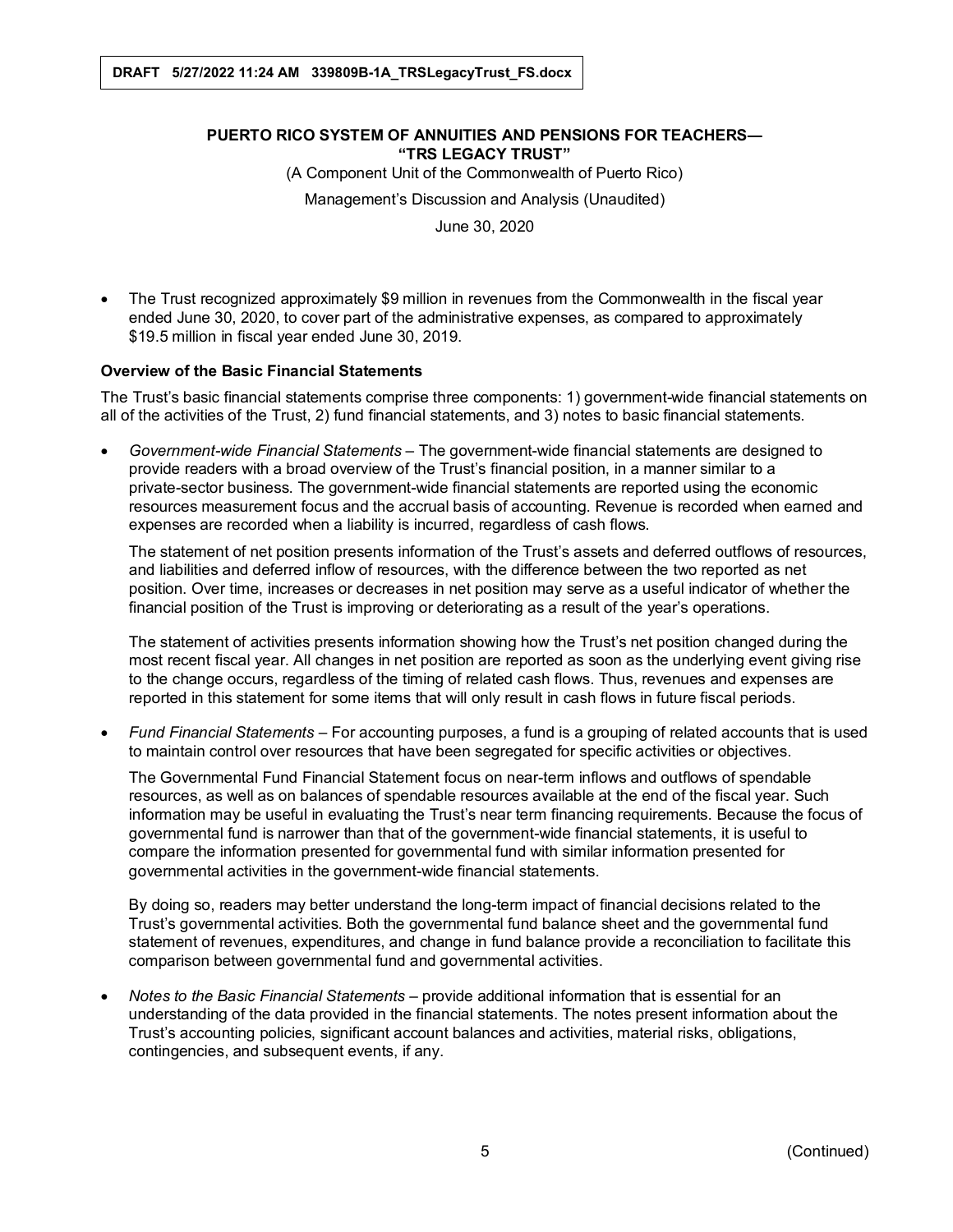(A Component Unit of the Commonwealth of Puerto Rico)

Management's Discussion and Analysis (Unaudited)

June 30, 2020

## **Financial Analysis of the Governmental Activities**

The following schedules present comparative summary of the Trust's net position and changes in net position for fiscal years 2020 and 2019:

Condensed Summary of Net Position (in thousands):

|                                   |               |         | Change        |            |
|-----------------------------------|---------------|---------|---------------|------------|
|                                   | 2020          | 2019    | <b>Amount</b> | Percentage |
| Assets:                           |               |         |               |            |
| Trust's assets                    | \$<br>10,572  | 11,295  | (723)         | (6)%       |
| Assets under custody of the Trust | 309,219       | 324,670 | (15,451)      | (5)        |
| Total assets                      | \$<br>319,791 | 335,965 | (16, 174)     | (5)        |
| Liabilities and Net Position:     |               |         |               |            |
| Other liabilities                 | \$<br>7,554   | 2,045   | 5,509         | 269        |
| Due to Commonwealth               | 298,363       | 317,917 | (19, 554)     | (6)        |
| Due to Hybrid Program Members     |               | 699     | (699)         | (100)      |
| Long term liabilities             | 3,302         | 4,009   | (707)         | (18)       |
| <b>Total liabilities</b>          | \$<br>309,219 | 324,670 | (15,451)      | (5)        |
| Net Position                      |               |         |               |            |
| Net investment in capital assets  | \$<br>10,572  | 11,295  | (723)         | (6)        |
| Unrestricted deficit              |               |         |               |            |
| Total net position                | \$<br>10,572  | 11,295  | (723)         | (6)        |

The decrease in total assets is mostly due to the use of existing cash for the payment on behalf of the Commonwealth of expenses like refunds of contributions, death benefits payments, and administrative expenses. The decrease in due to Commonwealth is mostly related to the use of Trust assets, to cover operational and administrative payments on behalf of the Commonwealth. Decrease in due to Hybrid Program Members is explained by the transfer of \$700 thousands to a temporary Trust for the new Defined Contribution Program under Act 106-2017. The decrease in long-term liabilities is mainly due to a decrease in accrued expenses related to reduced salaries payable.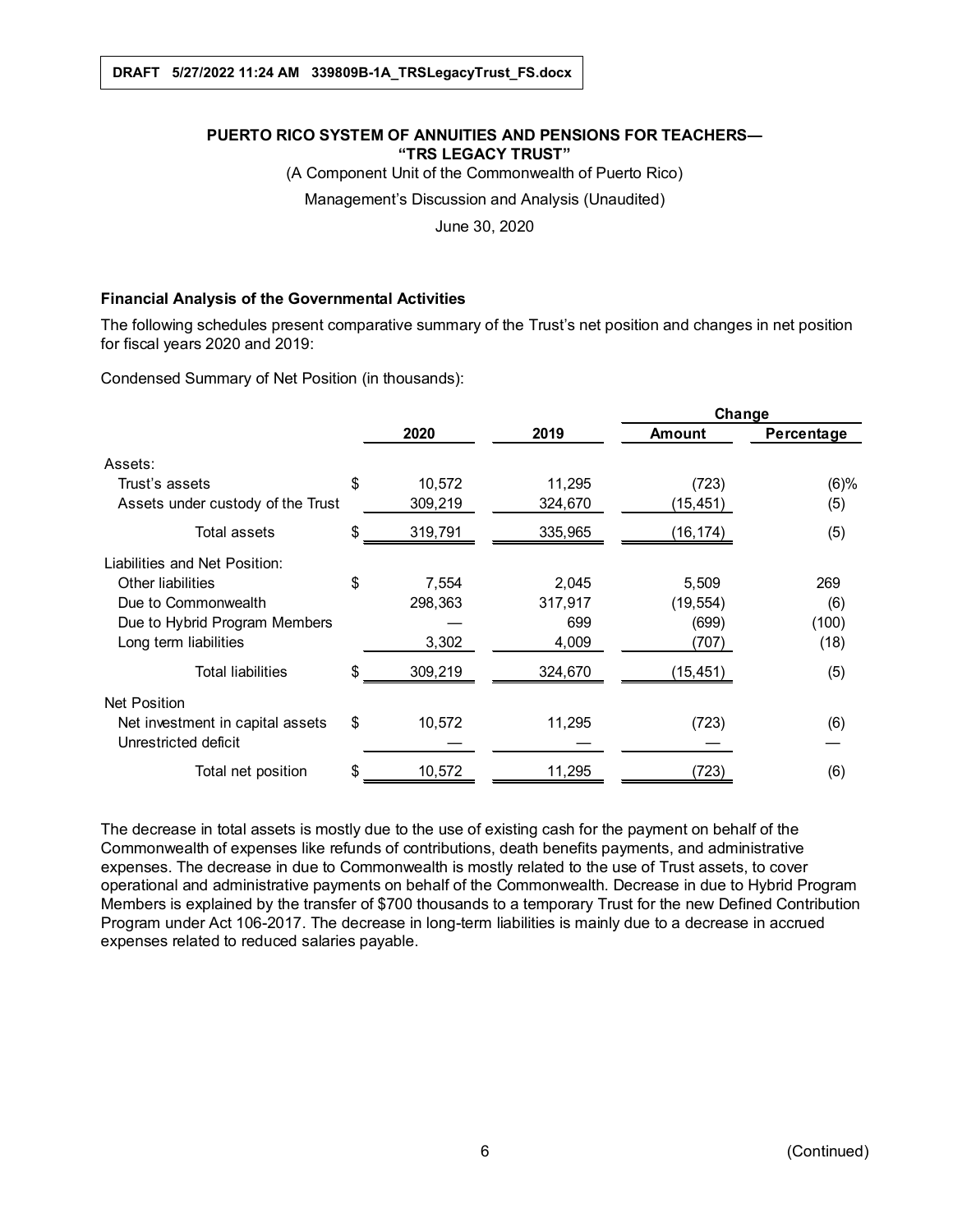(A Component Unit of the Commonwealth of Puerto Rico)

Management's Discussion and Analysis (Unaudited)

June 30, 2020

Condensed Summary of Statement of Activities (in thousands):

|                                     | 2020         | 2019   | Amount    | Percentage |
|-------------------------------------|--------------|--------|-----------|------------|
| Revenues:                           |              |        |           |            |
| Revenues from Commonwealth          | \$<br>8,991  | 19,563 | (10, 572) | (54)%      |
| Other income                        | 282          | 358    | (76)      | (21)       |
| Total revenues                      | 9,273        | 19,921 | (10, 648) | (53)       |
| Expenditures/expenses:              |              |        |           |            |
| General and administrative expenses | 9,996        | 20,644 | (10, 648) | (52)       |
| Total expenses                      | 9,996        | 20,644 | (10, 648) | (52)       |
| Changes in net position             | (723)        | (723)  |           |            |
| Fund balance/net position:          |              |        |           |            |
| Beginning of year                   | 11,295       | 12,018 | (723)     | (6)        |
| End of year                         | \$<br>10,572 | 11,295 | (723)     | (6)        |

Decrease in operational expenses is mostly related to the adoption during fiscal year 2019 of a voluntary transition program that granted eligible employees certain increased benefits for their resignation or retirement. The decrease in net position is related with the depreciation expense related to the building and its improvements.

#### **Financial Analysis of the Trust**

The Trust's net position as of June 30, 2020, amounted to approximately \$10.6 million, a decrease of approximately \$723 thousands from approximately \$11.3 million at June 30, 2019. Said decrease is attributed to the depreciation expense incurred on the building during fiscal year 2020.

## **Investment Portfolio**

As of June 30, 2020, the Trust had some exposure to limited partnerships of private equity investments valued at approximately \$2 million.

#### **Loans Portfolio**

As of June 30, 2020, the Trust held \$148 million in loans to participants. Loan balances as of June 30, 2020 were approximately \$38 million lower than the prior fiscal year ended June 30, 2019 mainly as a result of principal repayments and the suspension of originations.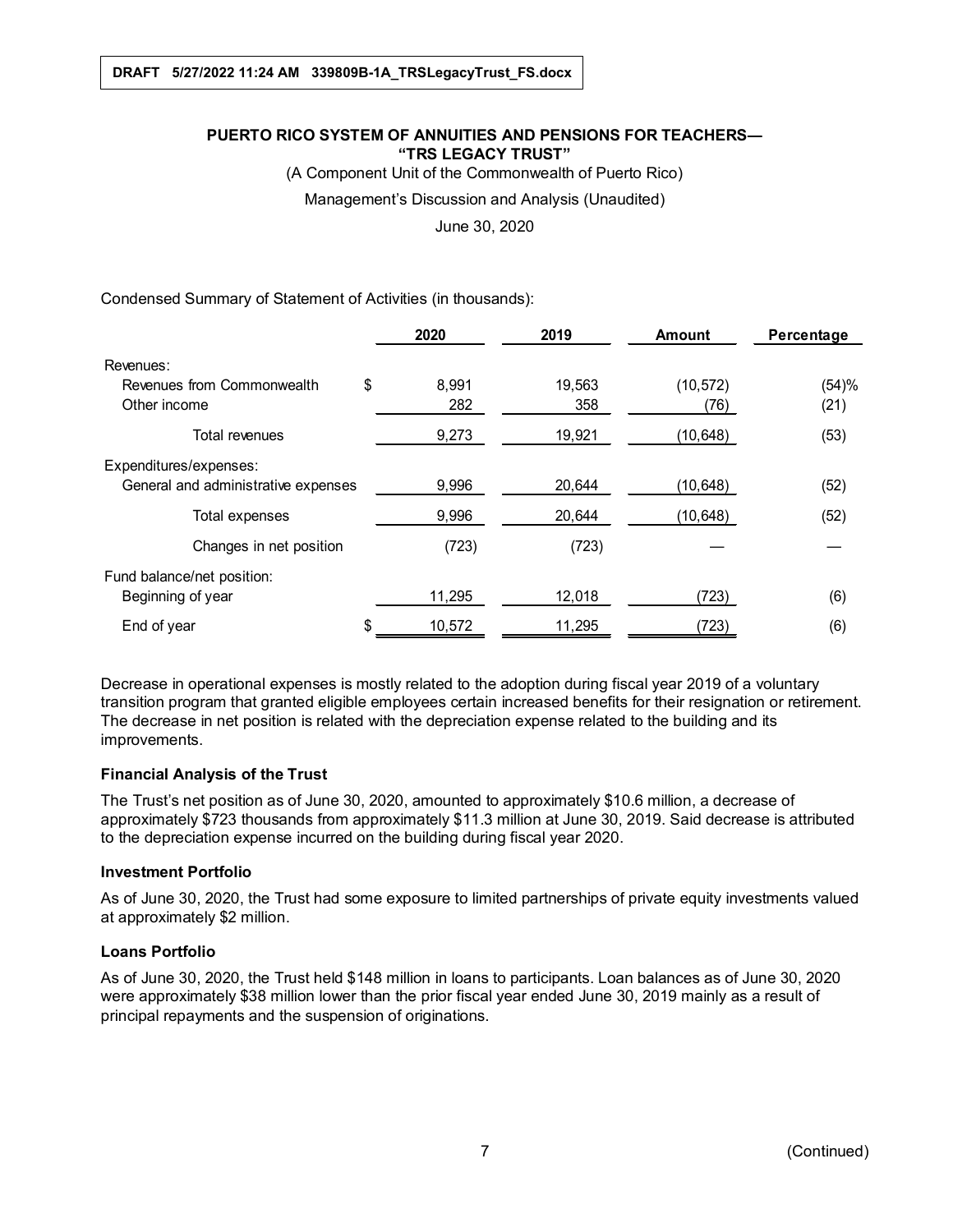(A Component Unit of the Commonwealth of Puerto Rico)

Management's Discussion and Analysis (Unaudited)

June 30, 2020

## **Capital Assets**

Capital assets of the Trust as of June 30, 2020 and 2019 amounted to approximately \$10 and \$11 million, respectively, net of accumulated depreciation and amortization. Also as of June 30, 2020, the Trust held in custody on behalf of the Commonwealth \$1 million in capital assets and Other Assets, net of accumulated depreciation and amortization. Capital assets include building and improvements, furniture, equipment and software. Building and improvements consist of the facilities in which the Trust has its operations. Refer to Note 6 of the basic financial statements for further information regarding the Trust's net capital assets.

#### **Management's Conclusion on Going Concern**

Notwithstanding the facts and circumstances existing on June 30, 2020 and that the Trust is financially dependent on the Commonwealth as a result of Act 106-2017, based on subsequent events that remedied the Commonwealth's financial condition and addressed its liabilities, the Trust's management does not believe that there is substantial doubt as to the ability of the Trust to continue as a going concern as of the date of these financial statements in accordance with the Governmental Accounting Standard Board (GASB) Statement No. 56, Codification of Accounting and Financial Reporting Guidance Contained in AICPA Statements on Audit Standards.

Detailed information about the Commonwealth's historical budgetary constraints and liquidity risks that have been resolved as of the date of these financial statements that indicate the Trust will be able to continue as a going concern are disclosed in the Note 3 and Note 10 of these financial statements.

#### **Request for Information**

The financial report is designed to provide a general overview of the Trust's financial status, comply with related laws and regulations, and demonstrate commitment to public accountability. Questions concerning any of the information provided in this report or requests for additional information should be addressed to the Puerto Rico System of Annuities and Pensions for Teachers, Capital Center Building, #235 Arterial Hostos Ave., North Tower, 8th floor, Hato Rey, P.R. 00919-1879.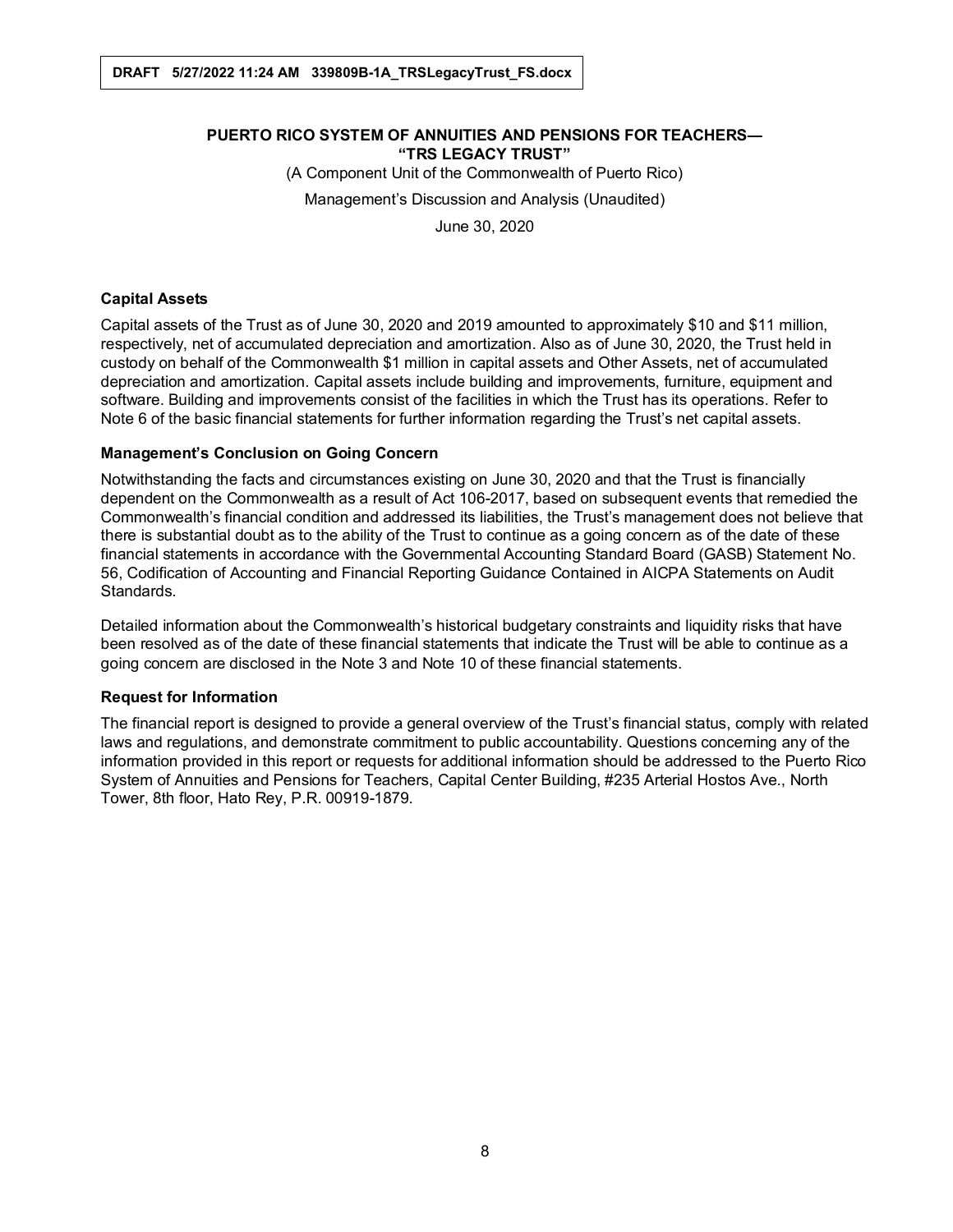(A Component Unit of the Commonwealth of Puerto Rico)

# Statement of General Fund Balance Sheet and Statement of Net Position

June 30, 2020

| Assets:<br>Commonwealth's assets in custody of the System:<br>Cash and cash equivalent:<br>Deposits at Puerto Rico commercial banks<br>\$<br>155,211<br>155,211<br>Other, net<br>2,801<br>2,801<br>Investments in limited partnerships<br>2,324<br>2,324<br>Loans to plan members, net<br>147,856<br>147,856<br>861<br>Capital assets, net<br>861<br>Other assets<br>166<br>166<br>10,572<br>Capital assets, net<br>10,572<br><b>Total assets</b><br>11,599<br>308,192<br>319,791<br>Liabilities:<br>6,321<br>Accounts payable<br>6,321<br>1,233<br>1,233<br>Accrued expenses<br>Due to Commonwealth<br>300,638<br>298,363<br>(2, 275)<br>876<br>Other long-term liabilities, due within one year<br>876<br>Other long-term liabilities, due after one year<br>2,426<br>2,426<br><b>Total liabilities</b><br>308,192<br>1,027<br>309,219<br>Fund balance/net position:<br>Fund balance - Restricted:<br>308,192<br>Total liabilities and fund balance<br>\$<br>Net position:<br>10,572<br>Net investment in capital assets<br>10,572<br>Unrestricted deficit<br>10,572<br>10,572 |  | <b>General Fund</b><br><b>Balance Sheet</b> | <b>Adjustments</b> | <b>Statement of</b><br><b>Net Position</b> |
|----------------------------------------------------------------------------------------------------------------------------------------------------------------------------------------------------------------------------------------------------------------------------------------------------------------------------------------------------------------------------------------------------------------------------------------------------------------------------------------------------------------------------------------------------------------------------------------------------------------------------------------------------------------------------------------------------------------------------------------------------------------------------------------------------------------------------------------------------------------------------------------------------------------------------------------------------------------------------------------------------------------------------------------------------------------------------------|--|---------------------------------------------|--------------------|--------------------------------------------|
|                                                                                                                                                                                                                                                                                                                                                                                                                                                                                                                                                                                                                                                                                                                                                                                                                                                                                                                                                                                                                                                                                  |  |                                             |                    |                                            |
|                                                                                                                                                                                                                                                                                                                                                                                                                                                                                                                                                                                                                                                                                                                                                                                                                                                                                                                                                                                                                                                                                  |  |                                             |                    |                                            |
|                                                                                                                                                                                                                                                                                                                                                                                                                                                                                                                                                                                                                                                                                                                                                                                                                                                                                                                                                                                                                                                                                  |  |                                             |                    |                                            |
|                                                                                                                                                                                                                                                                                                                                                                                                                                                                                                                                                                                                                                                                                                                                                                                                                                                                                                                                                                                                                                                                                  |  |                                             |                    |                                            |
|                                                                                                                                                                                                                                                                                                                                                                                                                                                                                                                                                                                                                                                                                                                                                                                                                                                                                                                                                                                                                                                                                  |  |                                             |                    |                                            |
|                                                                                                                                                                                                                                                                                                                                                                                                                                                                                                                                                                                                                                                                                                                                                                                                                                                                                                                                                                                                                                                                                  |  |                                             |                    |                                            |
|                                                                                                                                                                                                                                                                                                                                                                                                                                                                                                                                                                                                                                                                                                                                                                                                                                                                                                                                                                                                                                                                                  |  |                                             |                    |                                            |
|                                                                                                                                                                                                                                                                                                                                                                                                                                                                                                                                                                                                                                                                                                                                                                                                                                                                                                                                                                                                                                                                                  |  |                                             |                    |                                            |
|                                                                                                                                                                                                                                                                                                                                                                                                                                                                                                                                                                                                                                                                                                                                                                                                                                                                                                                                                                                                                                                                                  |  |                                             |                    |                                            |
|                                                                                                                                                                                                                                                                                                                                                                                                                                                                                                                                                                                                                                                                                                                                                                                                                                                                                                                                                                                                                                                                                  |  |                                             |                    |                                            |
|                                                                                                                                                                                                                                                                                                                                                                                                                                                                                                                                                                                                                                                                                                                                                                                                                                                                                                                                                                                                                                                                                  |  |                                             |                    |                                            |
|                                                                                                                                                                                                                                                                                                                                                                                                                                                                                                                                                                                                                                                                                                                                                                                                                                                                                                                                                                                                                                                                                  |  |                                             |                    |                                            |
|                                                                                                                                                                                                                                                                                                                                                                                                                                                                                                                                                                                                                                                                                                                                                                                                                                                                                                                                                                                                                                                                                  |  |                                             |                    |                                            |
|                                                                                                                                                                                                                                                                                                                                                                                                                                                                                                                                                                                                                                                                                                                                                                                                                                                                                                                                                                                                                                                                                  |  |                                             |                    |                                            |
|                                                                                                                                                                                                                                                                                                                                                                                                                                                                                                                                                                                                                                                                                                                                                                                                                                                                                                                                                                                                                                                                                  |  |                                             |                    |                                            |
|                                                                                                                                                                                                                                                                                                                                                                                                                                                                                                                                                                                                                                                                                                                                                                                                                                                                                                                                                                                                                                                                                  |  |                                             |                    |                                            |
|                                                                                                                                                                                                                                                                                                                                                                                                                                                                                                                                                                                                                                                                                                                                                                                                                                                                                                                                                                                                                                                                                  |  |                                             |                    |                                            |
|                                                                                                                                                                                                                                                                                                                                                                                                                                                                                                                                                                                                                                                                                                                                                                                                                                                                                                                                                                                                                                                                                  |  |                                             |                    |                                            |
|                                                                                                                                                                                                                                                                                                                                                                                                                                                                                                                                                                                                                                                                                                                                                                                                                                                                                                                                                                                                                                                                                  |  |                                             |                    |                                            |
|                                                                                                                                                                                                                                                                                                                                                                                                                                                                                                                                                                                                                                                                                                                                                                                                                                                                                                                                                                                                                                                                                  |  |                                             |                    |                                            |
|                                                                                                                                                                                                                                                                                                                                                                                                                                                                                                                                                                                                                                                                                                                                                                                                                                                                                                                                                                                                                                                                                  |  |                                             |                    |                                            |
|                                                                                                                                                                                                                                                                                                                                                                                                                                                                                                                                                                                                                                                                                                                                                                                                                                                                                                                                                                                                                                                                                  |  |                                             |                    |                                            |
|                                                                                                                                                                                                                                                                                                                                                                                                                                                                                                                                                                                                                                                                                                                                                                                                                                                                                                                                                                                                                                                                                  |  |                                             |                    |                                            |
|                                                                                                                                                                                                                                                                                                                                                                                                                                                                                                                                                                                                                                                                                                                                                                                                                                                                                                                                                                                                                                                                                  |  |                                             |                    |                                            |
|                                                                                                                                                                                                                                                                                                                                                                                                                                                                                                                                                                                                                                                                                                                                                                                                                                                                                                                                                                                                                                                                                  |  |                                             |                    |                                            |

See accompanying notes to basic financial statements.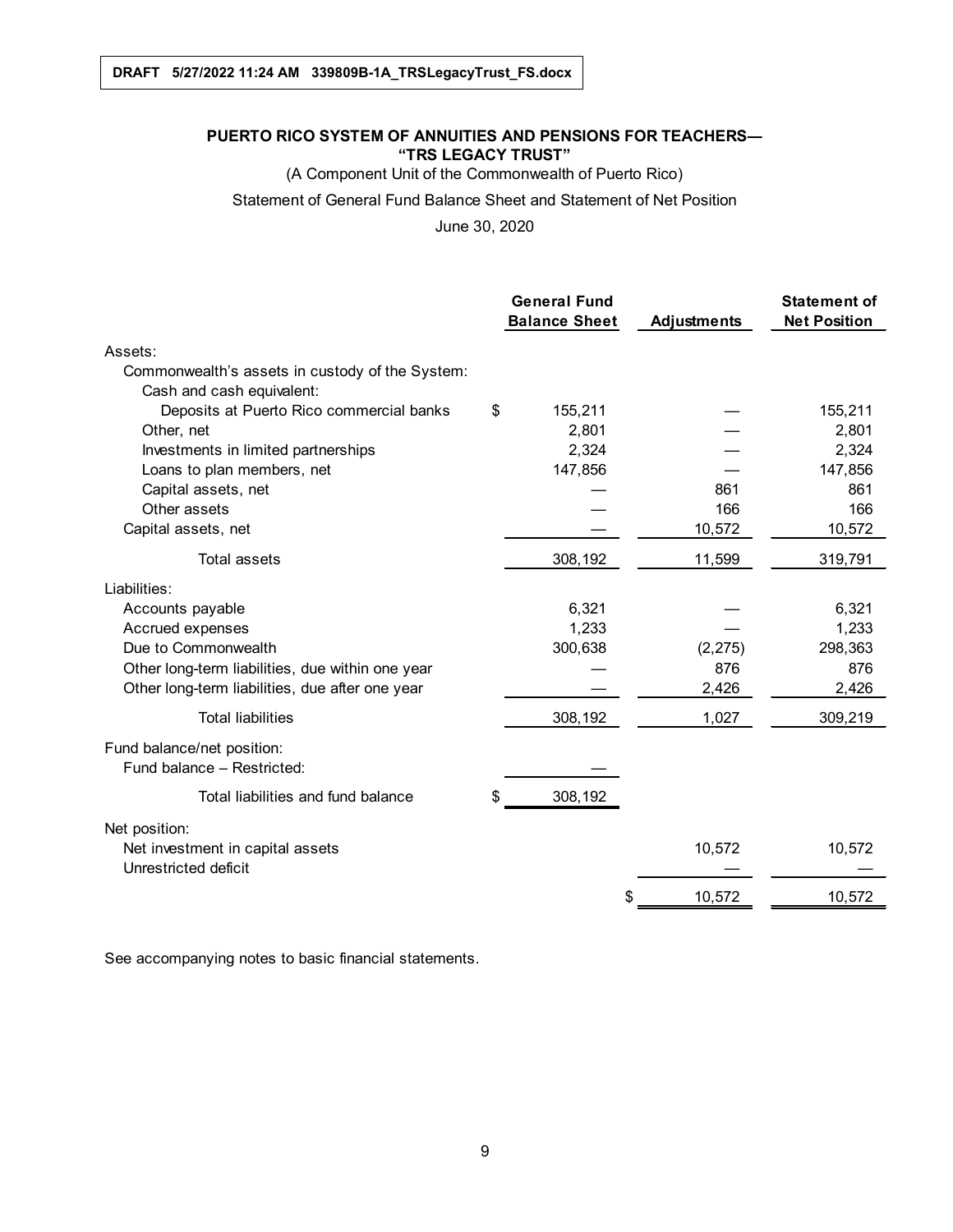(A Component Unit of the Commonwealth of Puerto Rico)

Statement of General Fund Revenues, Expenditures, and changes in Fund Balance

Year ended June 30, 2020

|                                          | <b>Statement of</b><br>general fund<br>revenues,<br>expenditures,<br>and changes in<br><b>Fund Balance</b> | <b>Adjustments</b> | <b>Statement</b><br>of activities |
|------------------------------------------|------------------------------------------------------------------------------------------------------------|--------------------|-----------------------------------|
| Revenues:                                |                                                                                                            |                    |                                   |
| \$<br>Revenues from Commonwealth         | 9,699                                                                                                      | (708)              | 8,991                             |
| Other income                             | 282                                                                                                        |                    | 282                               |
|                                          | 9,981                                                                                                      | (708)              | 9,273                             |
| Expenditures/expenses:                   |                                                                                                            |                    |                                   |
| General and administrative expenses      | 9,981                                                                                                      | 15                 | 9,996                             |
| Total expenditures/expenses              | 9,981                                                                                                      | 15                 | 9,996                             |
| Excess of expenditures and special items |                                                                                                            |                    |                                   |
| over revenues                            |                                                                                                            | (723)              | (723)                             |
| Changes in net position                  |                                                                                                            | (723)              | (723)                             |
| Fund balance/net position:               |                                                                                                            |                    |                                   |
| Beginning of year                        |                                                                                                            | 11,295             | 11,295                            |
| \$<br>End of year                        |                                                                                                            | 10,572             | 10,572                            |

See accompanying notes to basic financial statements.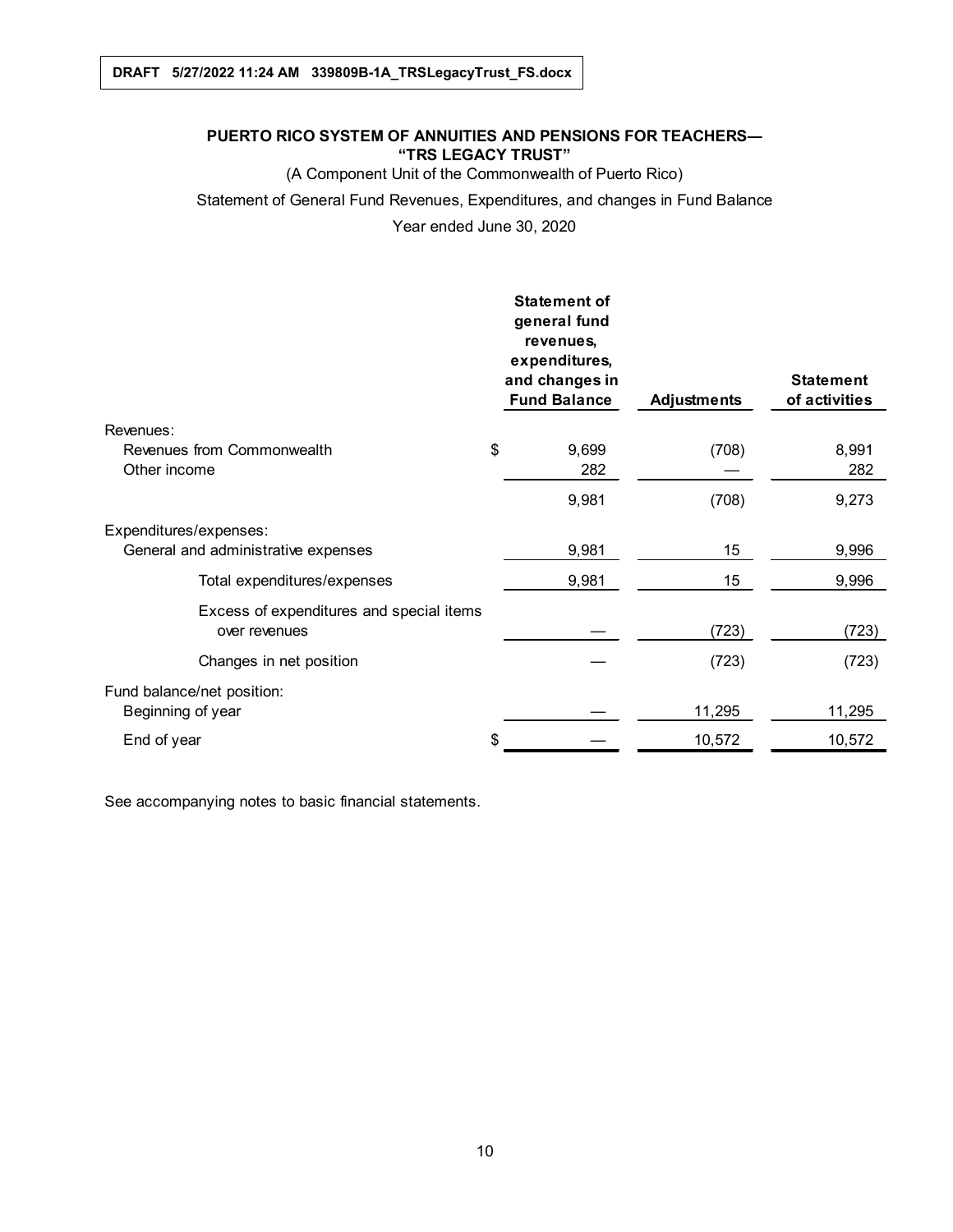(A Component Unit of the Commonwealth of Puerto Rico)

Notes to Basic Financial Statements

June 30, 2020

## **(1) Organization**

Prior to July 1, 2017, the Puerto Rico System of Annuities and Pensions for Teachers― TRS Legacy Trust (the Trust) was a pension trust fund created by the Legislature of Puerto Rico in 1951 to provide pension and other benefits mainly to retired teachers of the Department of Education, an agency of the Commonwealth of Puerto Rico (the Commonwealth), and the employees of the Trust. After the enactment of Act No. 106 of 2017, known as the *Law to Guarantee the Payment to Our Pensioners and Establish a New Plan for Defined Contributions for Public Servants* (Act 106-2017), the Trust's operations are limited to maintaining custody of the unliquidated assets (excluding the building and building improvements) that are pending to be transferred to the Commonwealth's General Fund, rental activities and administrative services on behalf of the Commonwealth. The Trust also administers, on behalf of the Commonwealth, the data related to postemployment healthcare benefits provided by the Commonwealth to retired teachers of the Department of Education and retired employees of the Trust.

The Commonwealth's General Fund became the only recipient of the assets maintained under the custody of the Trust. The product of the liquidation of said assets is designated by law to be used by the General Fund to cover pension benefits that used to be administered by the Trust. Therefore, the Trust's assets and activities are not reported as a pension trust fiduciary fund. Instead, starting in fiscal year 2018, the Trust is reported as part of the blended component units in the Commonwealth's financial statements. Accordingly, the financial activities of the Trust consist only of governmental activities. For its reporting purposes, the Trust has combined the General Fund and government-wide financial statements using a columnar format that reconciles individual line items of fund financial data to government-wide data in a separate column.

The Retirement Board is responsible for governing the Trust, Government Employees Retirement System (ERS) and the Retirement System for the Judiciary of the Commonwealth of Puerto Rico (JRS). The Retirement Board is comprised of 13 members, including (i) six ex officio members (or their designees): (1) the Executive Director of the Puerto Rico Fiscal Agency and Financial Advisory Authority (FAFAA), (2) the Secretary of Treasury of the Commonwealth, (3) the Director of the Office of Management and Budget, (4) the Director of the Office for the Administration and Transformation of Human Resources of the Government of Puerto Rico, (5) the President of the Federation of Mayors, and (6) the President of the Association of Mayors; (ii) three Governor-appointed representatives of the teachers of the Department of Education, the public corporations, and the Judiciary Branch; and (iii) four additional Governor-appointed members as representatives of the public interest.

#### **(2) Summary of Significant Accounting Policies**

The accounting and reporting policies of the Trust conform to accounting principles generally accepted in the United States of America (GAAP), as applicable to governmental entities. The Trust follows governmental accounting standards board (GASB) standards in the preparation of its basic financial statements.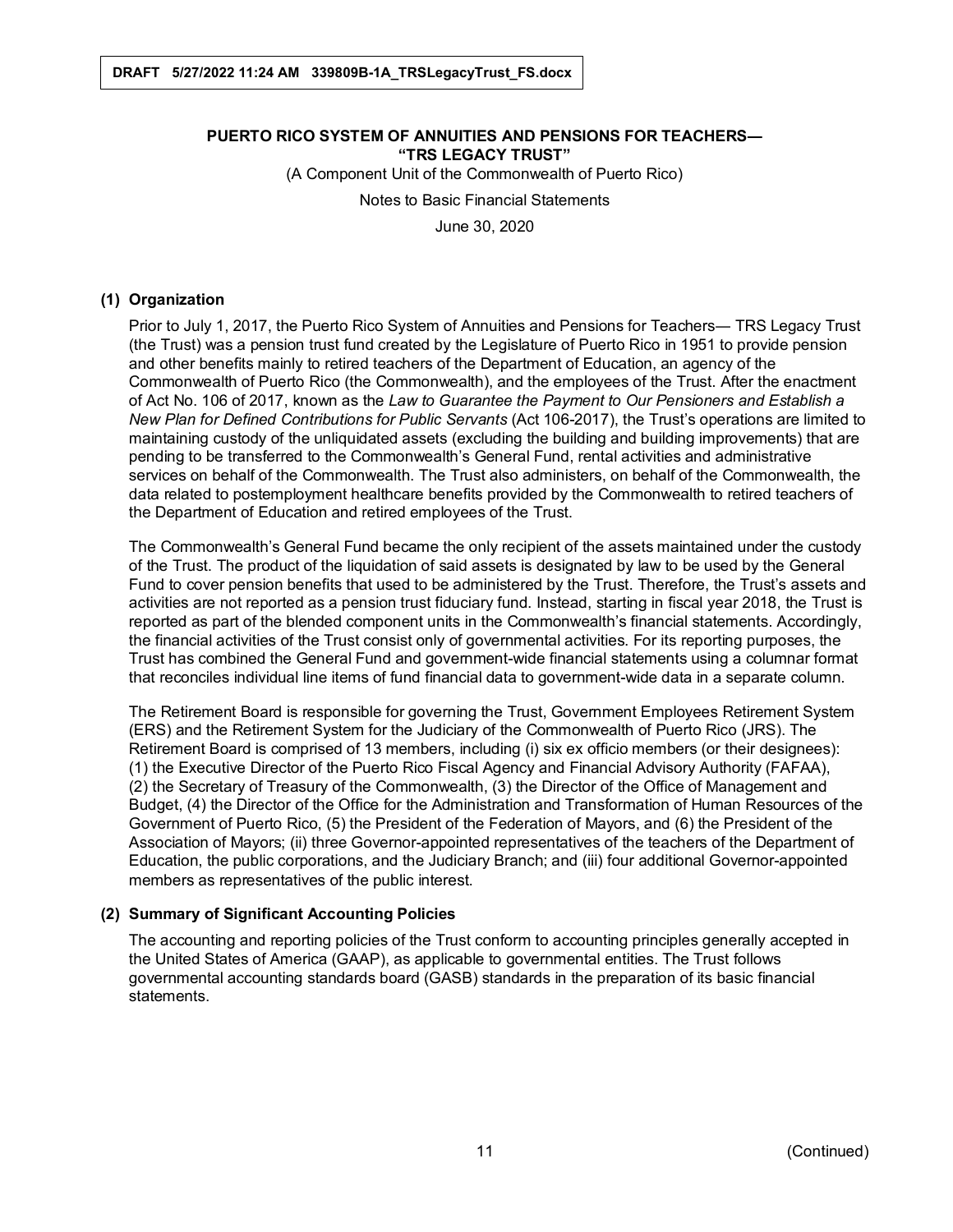(A Component Unit of the Commonwealth of Puerto Rico)

Notes to Basic Financial Statements

June 30, 2020

The following are significant accounting policies followed by the Trust in the preparation of its basic financial statements:

#### *(a) Basis of Presentation*

The financial activities of the Trust consist only of governmental activities. For its reporting purposes, the Trust has combined the General Fund and government-wide financial statements using a columnar format that reconciles individual line items of fund financial data to government-wide data in a separate column. A brief description of the Trust's government-wide and fund financial statements is as follows:

(i) *Government-wide Financial Statements:* The government-wide statement of net position and statement of activities report the overall financial activity of the Trust.

The statement of activities demonstrates the degree to which the direct expenses of a given function (i.e., general government) are offset by program revenues. Direct expenses are those that are clearly identifiable with a specific function. The Trust's sources of revenues include rental income and revenue from the Commonwealth for the custody and administration services performed by the Trust.

(ii) *Fund Financial Statements:* The fund financial statements provide information about the Trust's General Fund. The General Fund accounts for all financial resources of the Trust.

#### *(b) Basis of accounting*

The accounting and financial reporting treatment is determined by the applicable measurement focus and basis of accounting. Measurement focus indicates the type of resources being measured such as current financial resources or economic resources. The basis of accounting indicates the timing of transactions or events for recognition in the financial statements.

*Government-wide Financial Statements:* The government-wide financial statements are reported using the economic resources measurement focus and the accrual basis of accounting. Revenue is recorded when earned and expenses when a liability is incurred, regardless of the timing of related cash flows.

*Fund Financial Statements:* The General Fund, as a governmental fund, is reported using the current financial resources measurement focus and the modified accrual basis of accounting. Revenues are recognized when they are both measurable and available. Revenues are considered to be available when they are collectible within the current period or soon enough thereafter to pay liabilities of the current period. Expenditures generally are recorded when the liability is incurred, as under accrual accounting. However, claims and judgments, and compensated absences are recorded only when payment is due. General capital asset acquisitions are reported as expenditures in governmental funds.

#### *(c) Use of Estimates*

The preparation of basic financial statements in conformity with GAAP requires management to make estimates and assumptions that affect the reported amounts of assets and liabilities and disclosure of contingent assets and liabilities at the date of the financial statements, and the reported amounts of changes in net position during the reporting period. Actual results could differ from those estimates.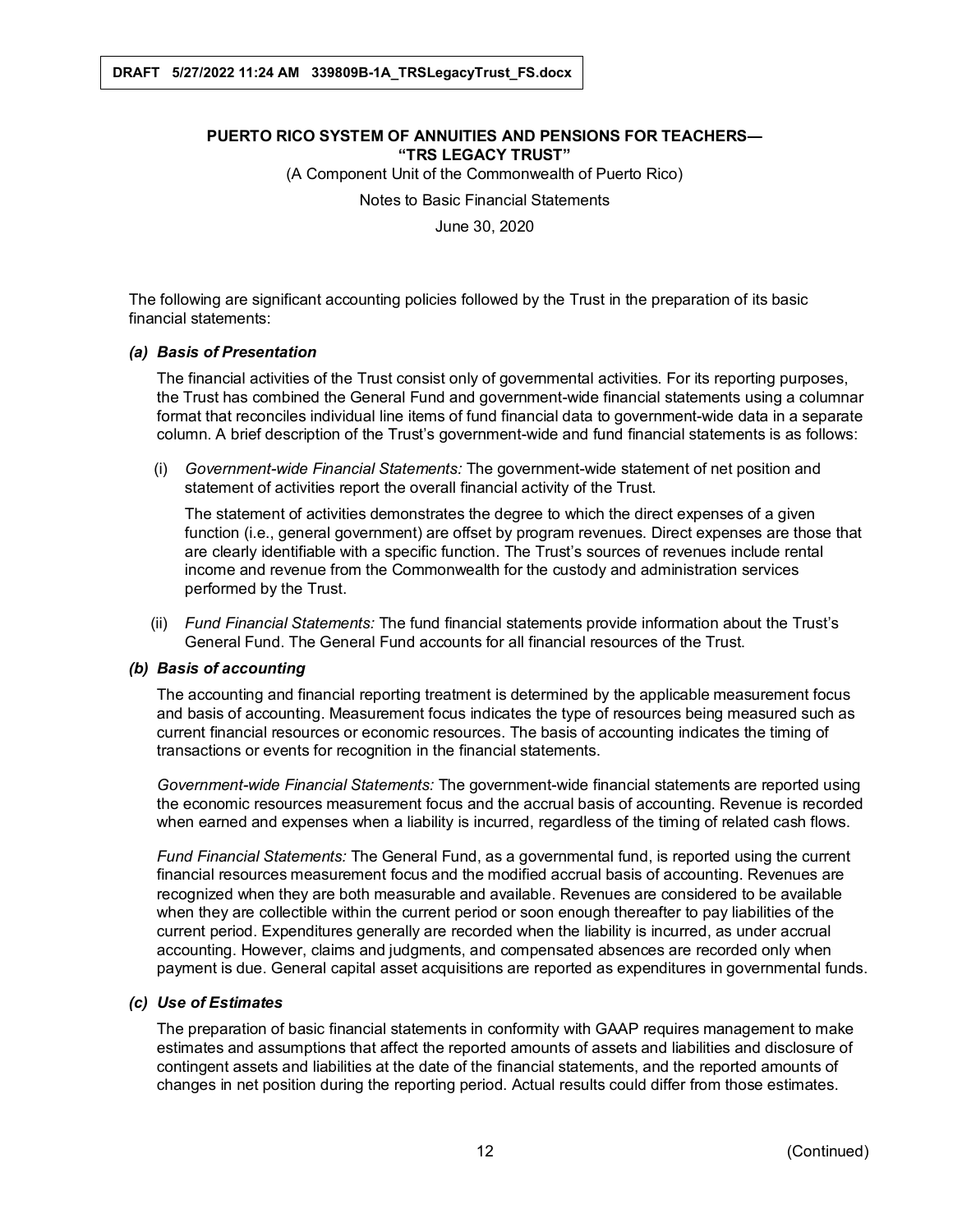(A Component Unit of the Commonwealth of Puerto Rico)

Notes to Basic Financial Statements

June 30, 2020

## *(d) Cash and Cash Equivalents*

Cash and cash equivalents in custody of the Trust on behalf of the Commonwealth consist of deposits with commercial banks, which are sufficiently liquid to permit withdrawal of cash at any time without prior notice or penalty.

#### *(e) Investments*

Investments are reported at their Net Asset Value ("NAV"). The NAV of each fund includes the market value of the investments in the fund plus any receivables, payables, and accrued fund expenses.

## *(f) Loans to Plan Members*

Mortgages, personal and cultural trip loans to plan members under custody of the Trust are stated at their outstanding principal balance net of allowance for uncollectible amounts. Loans to plan members are collected through payroll withholdings and secured by mortgage deeds, plan members' contributions, and any unrestricted amount remaining in the escrow funds. Act 106-2017 suspended the issuance of new loans effectively August 23, 2017. The maximum amounts that were loaned to plan members for mortgage and cultural trip loans were \$125,000 and \$5,000, respectively. The maximum amount of personal loans that was granted to participating employees was up to 85% of their accumulated contributions, but not more than \$5,000. As instructed by Act 106-2017, the origination or renewal of loans and mortgages to plan members had been suspended.

The Commonwealth, through the Trust, provides life insurance that guarantees the payment of the outstanding principal balance of mortgage, personal and cultural trip loans in case of death of a plan member, if the member complies with the agreement conditions. This coverage is paid in its entirety by the plan members either at origination of the loan or as part of the repayment of the loan, depending on the agreement condition. The guarantee insurance reserve for life insurance on loans to plan members is revised by the Trust each year and adjusted accordingly as part of the Trust's custodial functions related to loans to plan members. This reserve is adjusted each year based on the annual higher claim amount of a five-year period increased by a management determined percentage.

#### *(g) Capital Assets*

Capital assets of the Trust include building and building improvements. Capital assets held on behalf of the Commonwealth are composed of equipment, furniture, fixtures and vehicles. Capital assets are defined as assets, which have an initial individual cost of \$500 or more at the date of acquisition and have a useful life of four or more years. Capital assets are recorded at historical cost or at estimated historical cost if actual historical cost is not available. Donated capital assets are recorded at their estimated fair value at the time of donation.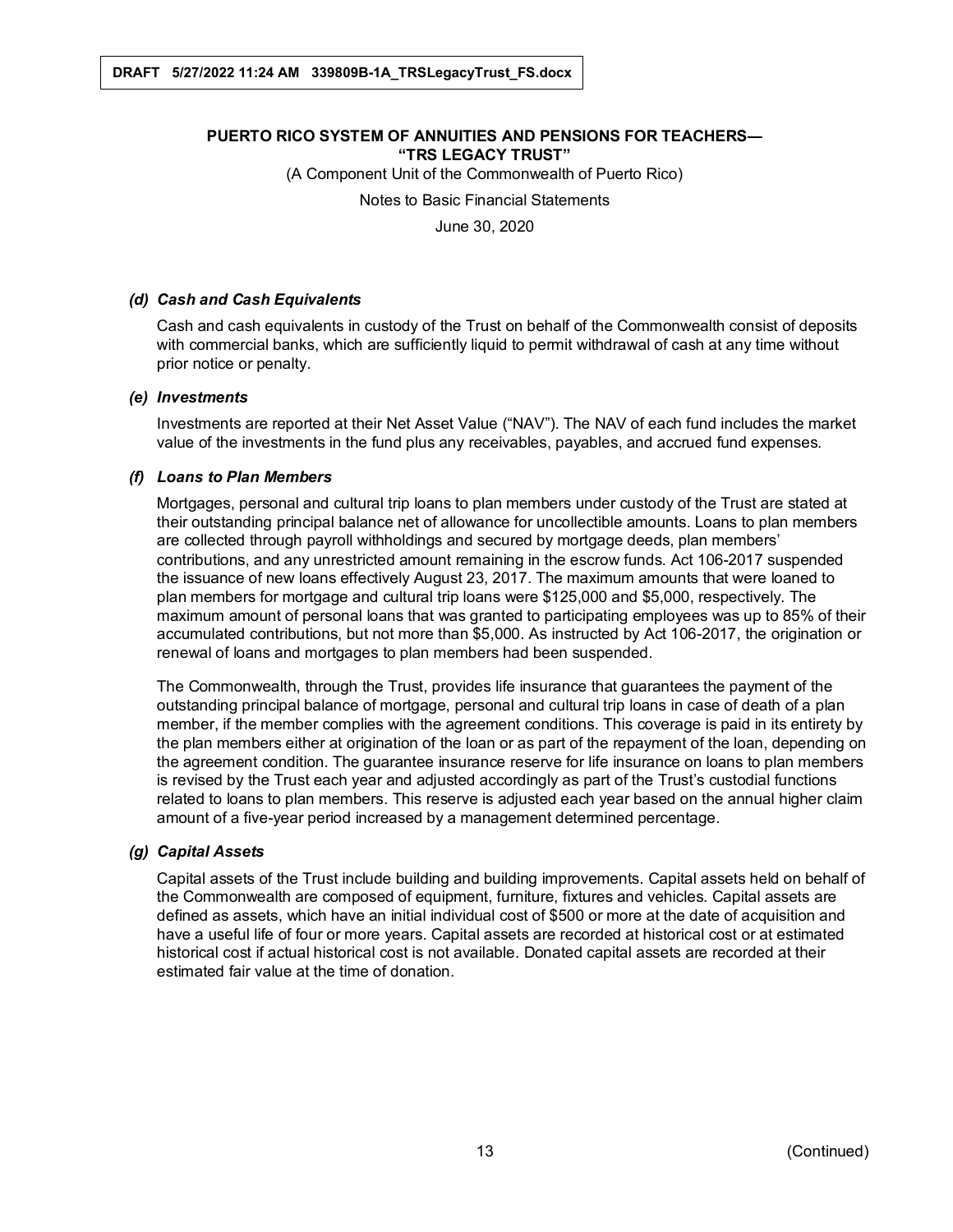(A Component Unit of the Commonwealth of Puerto Rico)

Notes to Basic Financial Statements

June 30, 2020

Capital assets are depreciated on the straight-line method over the assets' estimated useful lives. The estimated useful lives of capital assets are as follows:

|                                              | Years    |
|----------------------------------------------|----------|
| <b>Building</b>                              | 40       |
| <b>Building improvements</b>                 | 10       |
| Equipment, furniture, fixtures, and vehicles | $4 - 10$ |

## *(h) Termination Benefits*

The Trust accounts for termination benefits in accordance with GASB Statement No. 47, *Accounting for Termination Benefits*. Pursuant to the provisions of GASB Statement No. 47, the Trust, as an employer, should recognize a liability and expense for voluntary termination benefits (e.g., early retirement incentives) when the offer is accepted, and the amount can be estimated. A liability and expense for involuntary termination benefits (e.g., severance benefits) should be recognized when a plan of termination has been approved by those with the authority to commit the government to the plan, the plan has been communicated to the employees, and the amount can be estimated.

#### *(i) Fund Balance / Net Position*

#### *(a) Fund Balance*

The fund balance for the General Fund is reported in classifications based on the extent to which the Trust is bound to honor constraints on the specific purposes for which amounts in the fund can be spent.

- Fund balance is reported as nonspendable when the resources cannot be spent because they are either in a nonspendable form or legally or contractually required to be maintained intact. There was no nonspendable fund balance as of June 30, 2020.
- Fund balance is reported as restricted when the constraints placed on the use of resources are either externally imposed by creditors, grantors, contributors, or laws or regulations of other governments; or imposed by law through constitutional provision or by enabling legislation.
- The Trust's highest decision-making level of authority rests with the Retirement Board. Fund balance is reported as committed when the Board passes a resolution that places specified constraints on how resources may be used. The Retirement Board can modify or rescind a commitment of resources through passage of a new resolution. There was no committed fund balance as of June 30, 2020.
- Resources that are constrained by the government's intent to use them for a specific purpose but are neither restricted nor committed, are reported as assigned fund balance. Intent may be expressed by the Retirement Board. There was no assigned fund balance as of June 30, 2020.
- Unassigned fund balance represents fund balance that has not been restricted, committed, or assigned and may be utilized by the Trust for any purpose.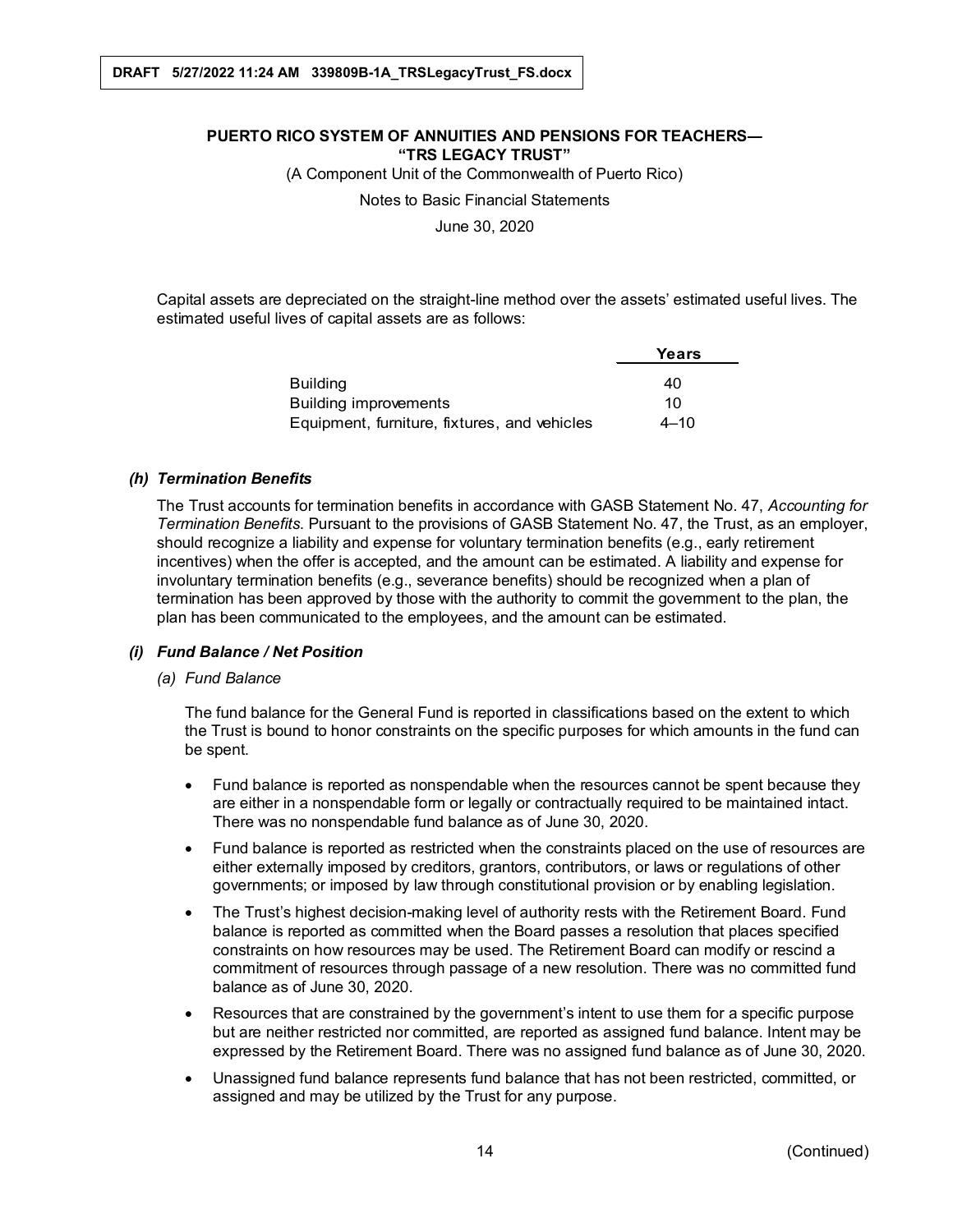(A Component Unit of the Commonwealth of Puerto Rico)

Notes to Basic Financial Statements

June 30, 2020

#### *(b) Net Position*

Net position represents the difference between assets and liabilities in the government-wide financial statements. Net position is displayed in the following components:

- Net investment in capital assets This consists of capital assets, less accumulated depreciation and amortization.
- Restricted This consists of net position that is legally restricted by outside parties or by law through constitutional provisions or enabling legislation. When both restricted and unrestricted resources are available for use, generally it is the Trust's policy to use restricted resources first, then unrestricted resources when they are needed. There was no restricted net position at June 30, 2020.
- Unrestricted This consists of net position that does not meet the definition of restricted or net investment in capital assets.

The following is a reconciliation between the General Fund balance sheet and the statement of net position at June 30, 2020 (in thousands):

| \$  |         |
|-----|---------|
|     |         |
|     |         |
|     | 11,599  |
|     |         |
|     |         |
|     | (1.027) |
| \$. | 10,572  |
|     |         |

The following is a reconciliation between the excess of expenditures and special items over revenues and the statement of activities at June 30, 2020 (in thousands):

| Revenues related to capital assets as reimbursed by the Commonwealth | (708) |
|----------------------------------------------------------------------|-------|
| Less: expenditures related to capital assets reported on             | (15)  |
| Government-wide financial statements                                 |       |
| Change in net position                                               | (723) |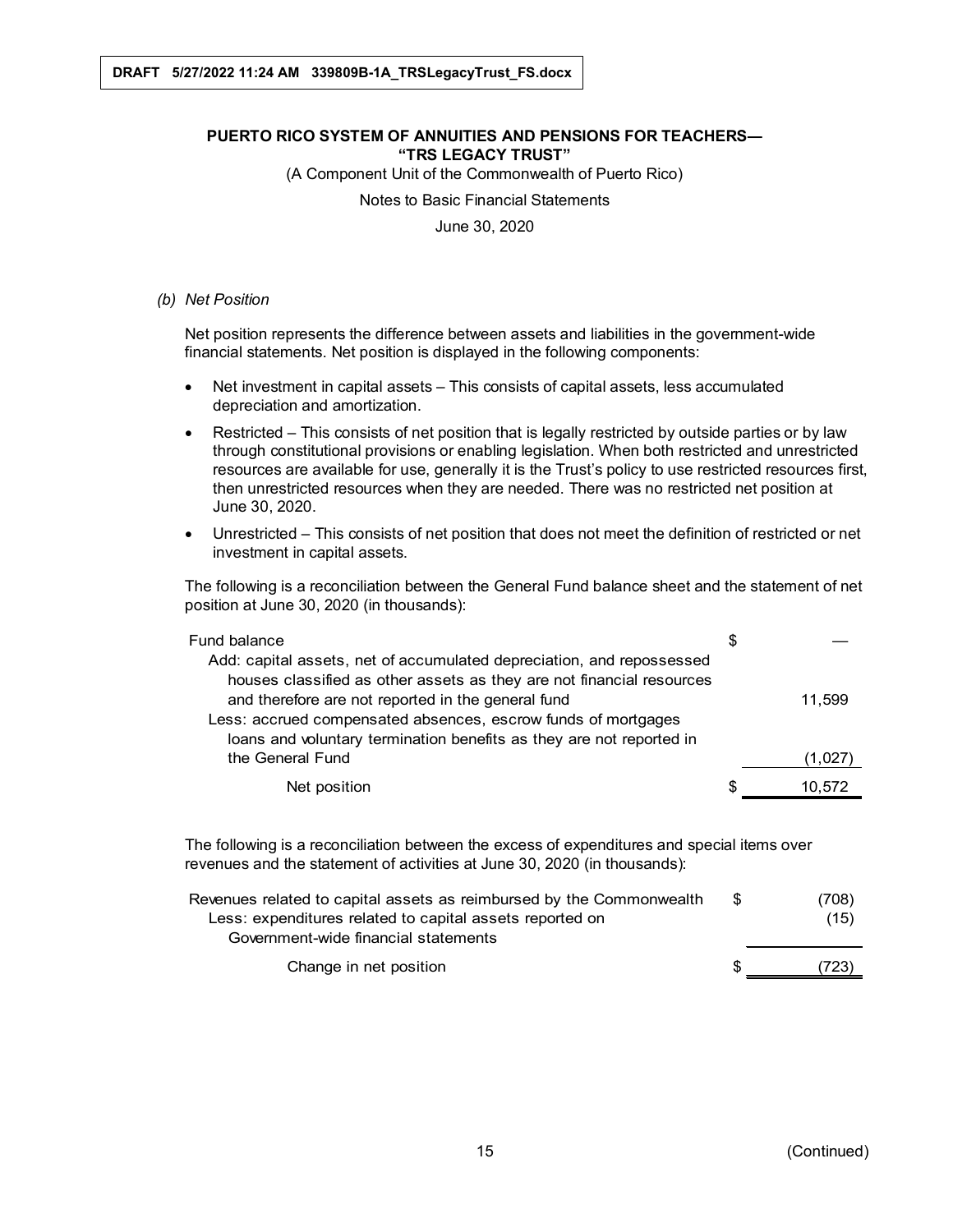(A Component Unit of the Commonwealth of Puerto Rico)

Notes to Basic Financial Statements

June 30, 2020

## *(j) Recently Issued Accounting Pronouncements*

The following new accounting standards have been issued but are not yet effective during the fiscal year ended June 30, 2020:

- GASB Statement No. 87, *Leases*. The objective of this Statement is to better meet the information needs of financial statement users by improving accounting and financial reporting for leases by governments. This Statement increases the usefulness of governments' financial statements by requiring recognition of certain lease assets and liabilities for leases that previously were classified as operating leases and recognized as inflows of resources or outflows of resources based on the payment provisions of the contract. It establishes a single model for lease accounting based on the foundational principle that leases are financings of the right to use an underlying asset. Under this Statement, a lessee is required to recognize a lease liability and an intangible right-to-use lease asset, and a lessor is required to recognize a lease receivable and a deferred inflow of resources, thereby enhancing the relevance and consistency of information about governments' leasing activities. The provisions of this Statement are effective for financial statements for periods beginning after June 15, 2021, as revised by GASB Statement No. 95, *Postponement of the effective dates of Certain Authoritative Guidance*. The Trust is evaluating the impact of this new statement.
- GASB Statement No. 92, *Omnibus 2020*. The objectives of this Statement are to enhance comparability in accounting and financial reporting and to improve the consistency of authoritative literature by addressing practice issues that have been identified during implementation and application of certain GASB Statements. This Statement addresses a variety of topics and includes specific provisions about the following: The effective date of *Statement No. 87, Leases, and Implementation Guide No. 2019-3*, Leases, for interim financial reports. The Trust is evaluating the impact of this new statement.

The Trust considered the effective dates for the requirements of this Statement considering the COVID-19 pandemic and in concert with Statement No. 95, Postponement of the Effective Dates of Certain Authoritative Guidance*.*

#### **(3) Going Concern**

Notwithstanding the budgetary constraints and historical liquidity risks faced by the Trust and the Commonwealth, and other circumstances existing on June 30, 2020, based on subsequent events that remedied the Commonwealth's financial condition and addressed its liabilities, management does not believe there is substantial doubt about the Trust's ability to continue as a going concern as of the date of these financial statements because of the following:

• Since the effective date of Act 106-2017 and Joint Resolution 188, the Trust's operations have been limited to maintaining custody of the unliquidated assets (excluding the building and building improvements) that are pending to be transferred to the Commonwealth's General Fund, rental activities and administrative services to the Commonwealth. Although the Trust is financially dependent of the Commonwealth, the Commonwealth's liquidity risk and other fiscal uncertainties have been addressed under the Commonwealth Plan of Adjustment (as defined and discussed in Note 10).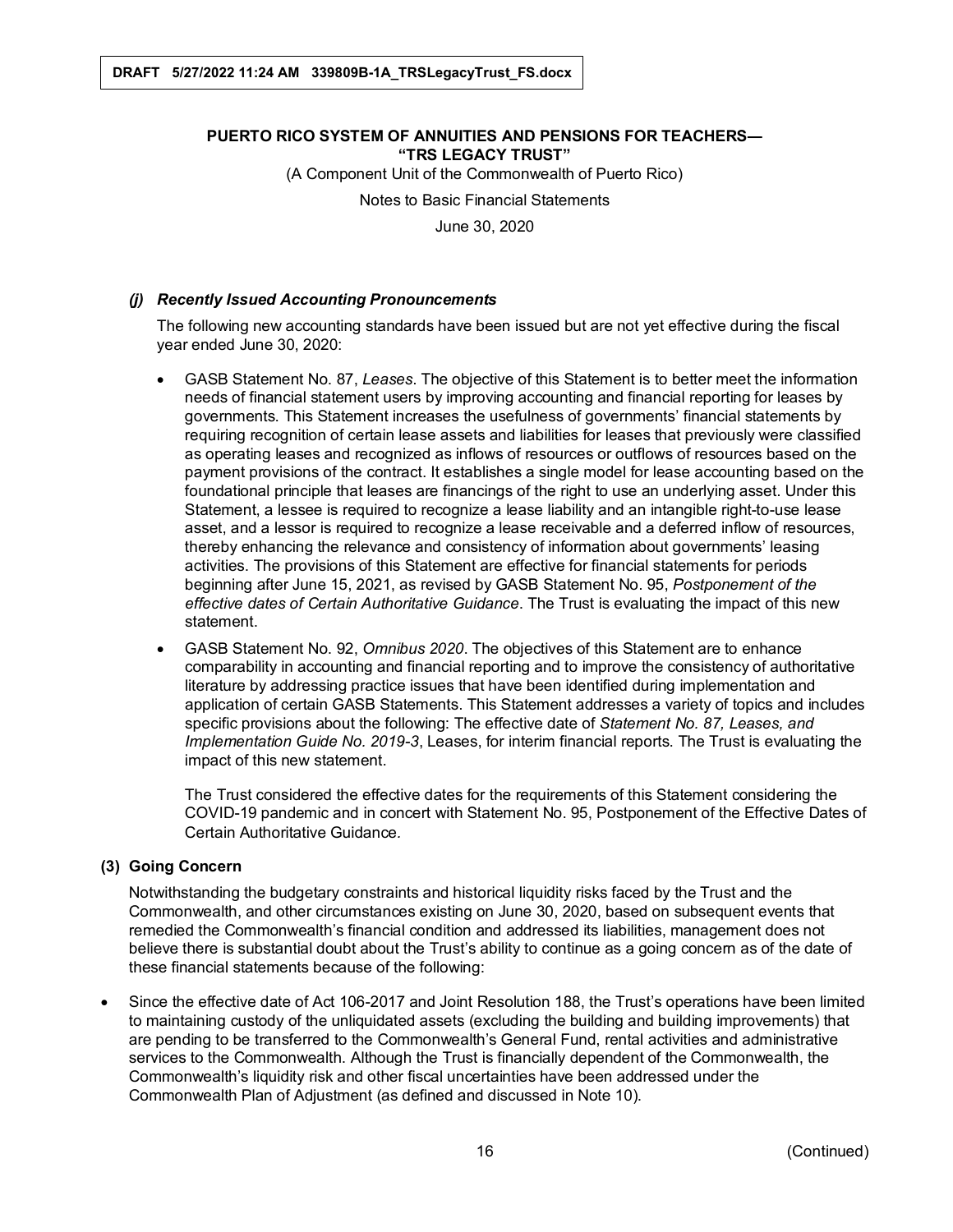(A Component Unit of the Commonwealth of Puerto Rico)

Notes to Basic Financial Statements

June 30, 2020

As further discussed in Note 10 to the basic financial statement, on January 18, 2022, the United States District Court for the District of Puerto Rico (the Title III Court) confirmed the Commonwealth Plan of Adjustment. On March 15, 2022 (the Effective Date), the Commonwealth, ERS, and Public Building Authority (PBA) each emerged from their Title III cases. On the Effective Date, the Commonwealth Plan of Adjustment was consummated and became effective. As of the Effective Date, the Commonwealth Plan of Adjustment reduced the Commonwealth's total funded debt obligations from approximately \$34.3 billion of prepetition debt to only approximately \$7.4 billion, representing a total debt reduction of 78%. This debt reduction will also reduce the Commonwealth's maximum annual debt service (inclusive of Puerto Rico Sales Tax Financing Corporation (COFINA) debt service) from approximately \$4.2 billion to \$1.15 billion, representing a total debt service reduction of 73%. In addition, the Commonwealth Plan of Adjustment does not reduce current retiree benefits, but imposed a benefit freeze and elimination of cost of living adjustments in the defined benefit plans for active teachers under the Trust and for active judges under JRS. This significant reduction in total debt and annual debt service payments provides a path for the Commonwealth's future economic growth and alleviates the historical budgetary constraints that caused doubt as to whether the Financial Oversight and Management Board for Puerto Rico (the Oversight Board) would approve the future financing needs of the Trust.

## **(4) Deposits and Investments**

#### *(a) Deposits*

Cash and cash equivalents' in custody of the Trust are exposed to custodial credit risk for deposits. Custodial credit risk for deposits is the risk that, in an event of the failure of a depository financial institution, the Commonwealth may not be able to recover deposits or collateral securities that are in the possession of an outside party. The Commonwealth requires that public funds deposited in Puerto Rico commercial banks be fully collateralized for the amount deposited in excess of federal depository insurance. All securities pledged as collateral are held by the Secretary of the Treasury of the Commonwealth. Deposits with non-Puerto Rico commercial banks and with money market funds are uninsured and uncollateralized, as these entities are exempt from compliance with the collateralization requirement.

Cash and cash equivalents in custody of the Trust as of June 30, 2020 consisted of the following (in thousands):

|                              |   |                    | <b>Depository</b> | Amount                            |
|------------------------------|---|--------------------|-------------------|-----------------------------------|
|                              |   | Carrying<br>amount | bank<br>balance   | uninsured and<br>uncollateralized |
| Deposits at commercial banks | S | 155.211            | 157.263           |                                   |

#### *(b) Investments*

Investments under custody of the Trust are classified as limited partnerships, which are measured at Net Asset Value (NAV) for fair value. Investments measured at NAV are not subject to GAAP level hierarchy. The ending balance of limited partnerships at June 30, 2020, amounted to approximately \$2.3 million. The allocations of net gains and losses to limited partners are based on certain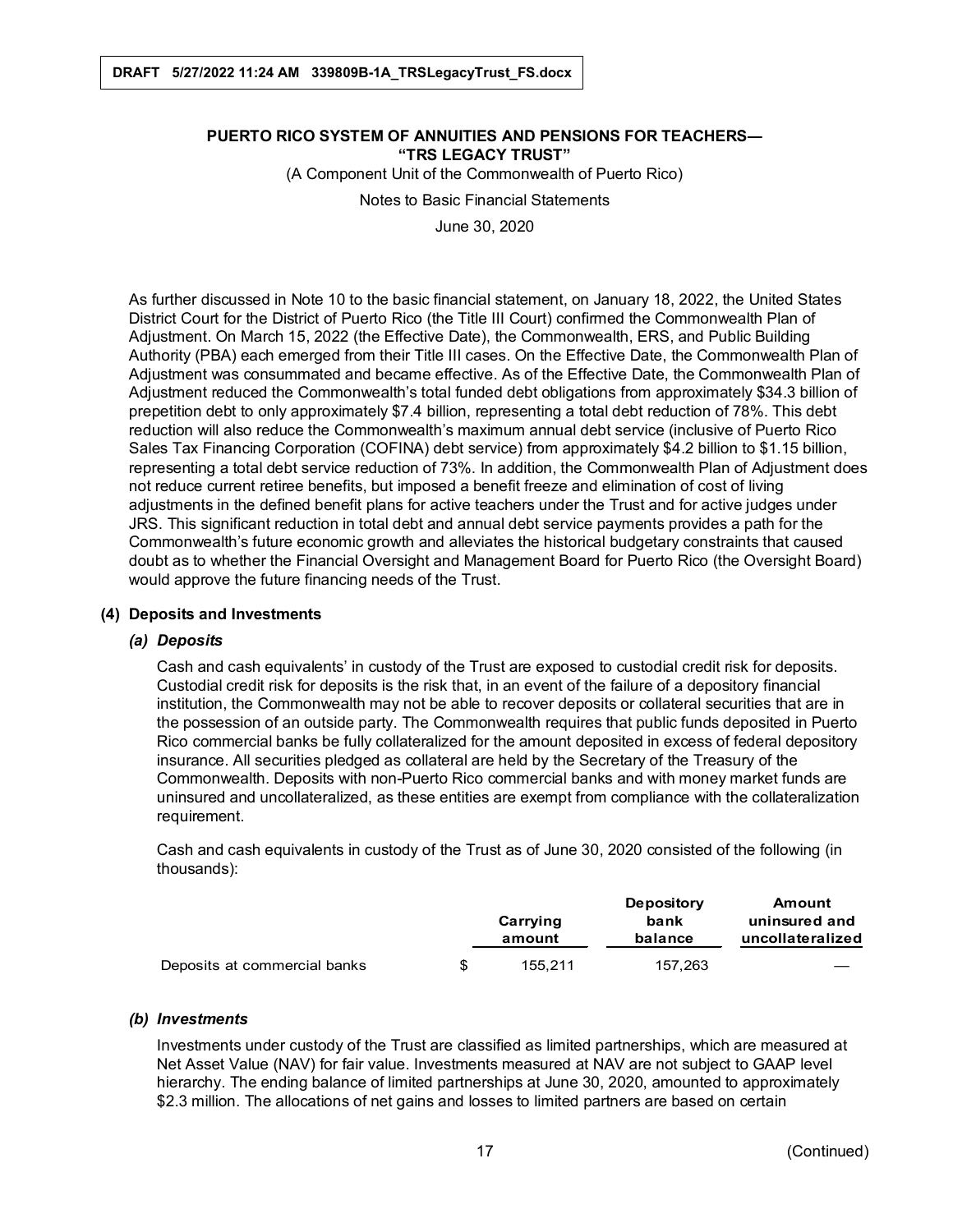(A Component Unit of the Commonwealth of Puerto Rico)

Notes to Basic Financial Statements

June 30, 2020

percentages, as established in the limited partnership agreements. Investments in limited partnerships are not rated by a nationality recognized statistical rating organization.

In accordance with the partnership agreements, the investments can only be redeemed upon distribution from funds managers; usually in the form of a sale of its holdings or dividends distributed. As of June 30, 2020, the Trust does not intend to sell the investments in limited partnerships for an amount different to that presented in the financial statements.

As of June 30, 2020, the Trust had capital commitments and contributions as follows (in thousands):

|                         | Total<br>commitments | <b>Fiscal year</b><br>contributions | <b>Cumulative</b><br>contributions | <b>Fair value</b> |
|-------------------------|----------------------|-------------------------------------|------------------------------------|-------------------|
| Guayacán Fund of        |                      |                                     |                                    |                   |
| Funds II, L.P.          | 25,000               |                                     | 23.681                             | 355               |
| Guayacán Private Equity |                      |                                     |                                    |                   |
| Fund, L.P.              | 5,000                |                                     | 4,645                              | 1,969             |
| Total                   | 30,000               |                                     | 28,326                             | 2,324             |

#### • *Net Appreciation in Fair Value of Investments*

For the year ended June 30, 2020 the net appreciation in fair value of investments amounted to approximately \$191 thousand was recorded as an increase in due to Commonwealth. The segregated net appreciation in fair value is as follows (in thousands):

| Investment type                     |   | <b>Realized</b><br>gain (loss) | Unrealized<br>gain (loss) | <b>Net</b><br>appreciation in<br>fair value of<br>investments |
|-------------------------------------|---|--------------------------------|---------------------------|---------------------------------------------------------------|
| Investments in limited partnerships | S |                                | 191                       | 191                                                           |
| Total                               | S |                                | 191                       | 191                                                           |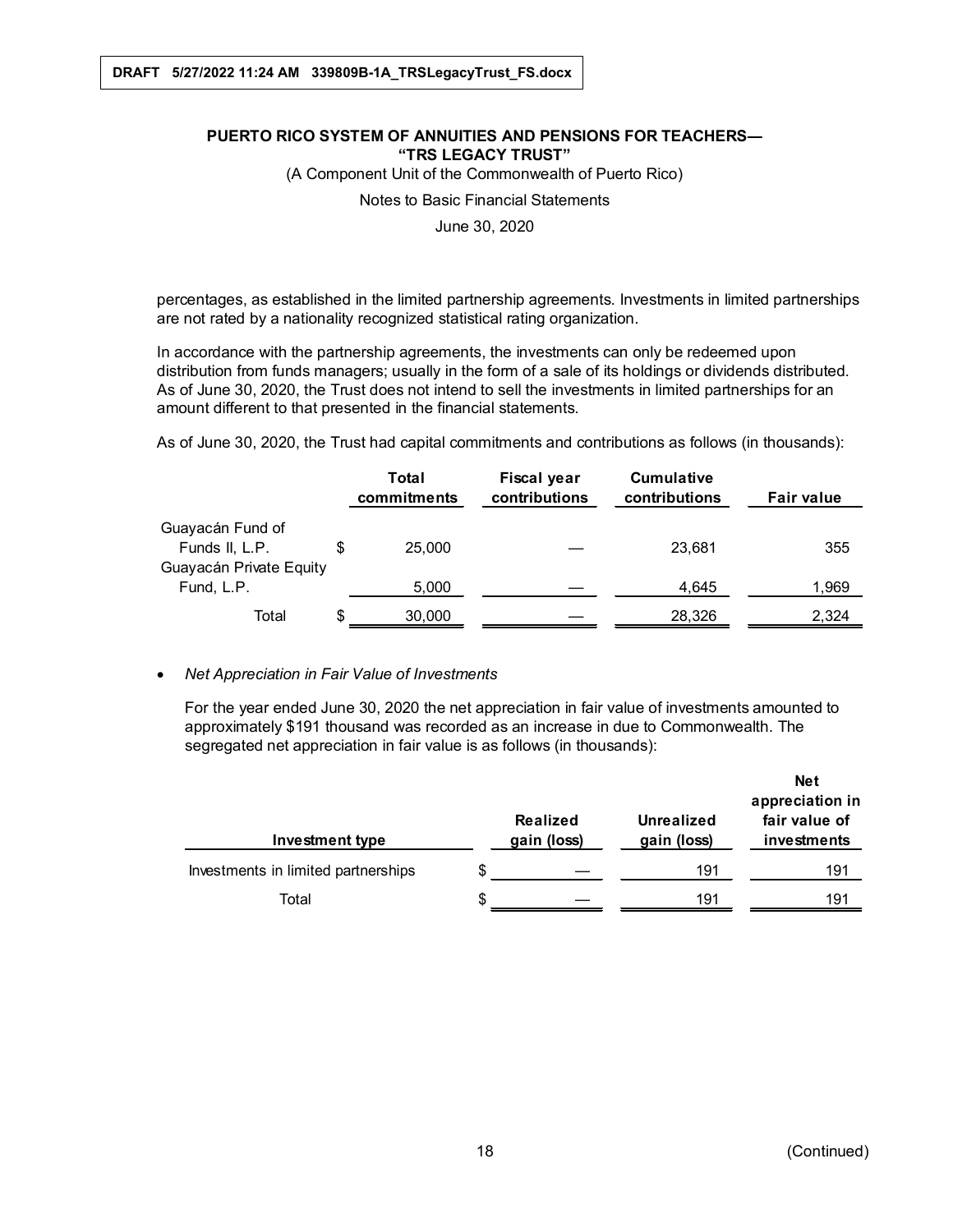(A Component Unit of the Commonwealth of Puerto Rico)

Notes to Basic Financial Statements

June 30, 2020

#### **(5) Loans to Members**

As of June 30, 2020, the composition of loans from plan members is summarized as follows (in thousands):

| Loans receivable:                                              |    |          |
|----------------------------------------------------------------|----|----------|
| Personal                                                       | \$ | 23,164   |
| Mortgage                                                       |    | 136,084  |
| Cultural trips                                                 |    | 604      |
| Total loans to plan members                                    |    | 159,852  |
| Less:                                                          |    |          |
| Escrow funds of mortgage loans and guarantee insurance reserve |    | (6, 770) |
| Allowance for adjustments and losses in realization            |    | (5, 226) |
| Total loans from plan members – net                            | S  | 147.856  |

The originations of mortgage, personal and cultural loans were frozen in August 2017. No originations occurred during fiscal year 2020.

The allowance for adjustments and losses in realization is considered a general allowance for all categories of loans and interest receivable, except mortgage loans.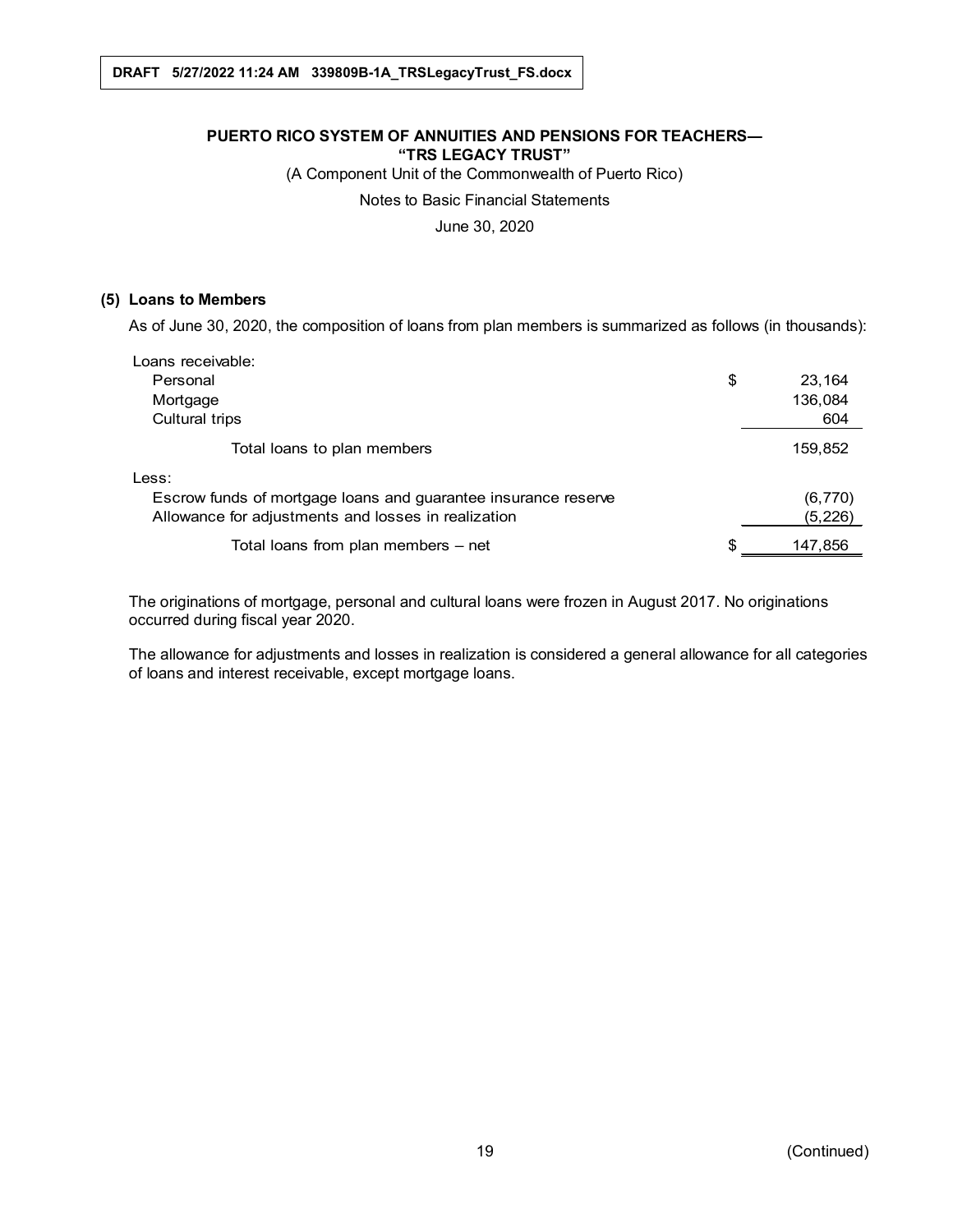(A Component Unit of the Commonwealth of Puerto Rico)

Notes to Basic Financial Statements

June 30, 2020

## **(6) Capital Assets**

For the year ended June 30, 2020, changes in capital assets consisted of the following (in thousands):

|                                                         |    | <b>Beginning</b> |                  |                  | <b>Ending</b> |
|---------------------------------------------------------|----|------------------|------------------|------------------|---------------|
|                                                         |    | balance          | <b>Increases</b> | <b>Decreases</b> | balance       |
| Capital assets of the Trust:                            |    |                  |                  |                  |               |
| <b>Building</b>                                         | \$ | 26,008           |                  |                  | 26,008        |
| <b>Building improvements</b>                            |    | 765              |                  |                  | 765           |
| Total capital assets of the Trust,<br>being depreciated |    | 26,773           |                  |                  | 26,773        |
| Accumulated depreciation and amortization               |    | (15, 478)        | (723)            |                  | (16, 201)     |
| Total capital assets of the Trust,                      |    |                  |                  |                  |               |
| being depreciated, net                                  | \$ | 11,295           | (723)            |                  | 10,572        |
| Capital assets under custody of the Trust:              |    |                  |                  |                  |               |
| Capital assets, being depreciated:                      |    |                  |                  |                  |               |
| Furniture and equipment                                 | \$ | 1,266            |                  |                  | 1,267         |
| Computers and software                                  |    | 10,616           | 9                |                  | 10,625        |
| Branches improvements                                   |    | 274              |                  |                  | 274           |
| Vehicles                                                |    | 109              |                  |                  | 109           |
| Total capital assets, being depreciated                 |    | 12,265           | 10               |                  | 12,275        |
| Accumulated depreciation and amortization               |    | (10, 968)        | (446)            |                  | (11, 414)     |
| Total capital assets under custody                      |    |                  |                  |                  |               |
| of the Trust, net                                       | \$ | 1,297            | (436)            |                  | 861           |

#### **(7) Long-Term Liabilities**

Long-term liabilities activity for the year ended June 30, 2020 was as follows:

|                                                                   |   | <b>Beginning</b><br>balance<br><b>June 30,</b><br>2019 | <b>Additions</b> | <b>Reductions</b> | Ending<br>balance<br><b>June 30,</b><br>2020 | Due within<br>one year | Long-term<br>portion |
|-------------------------------------------------------------------|---|--------------------------------------------------------|------------------|-------------------|----------------------------------------------|------------------------|----------------------|
| Accrued compensated absences \$<br>Voluntary termination benefits |   | 870<br>3,139                                           |                  | (98)<br>(526)     | 772<br>2,529                                 | 229<br>646             | 543<br>1,883         |
|                                                                   | S | 4.009                                                  |                  | (624)             | 3,301                                        | 875                    | 2,426                |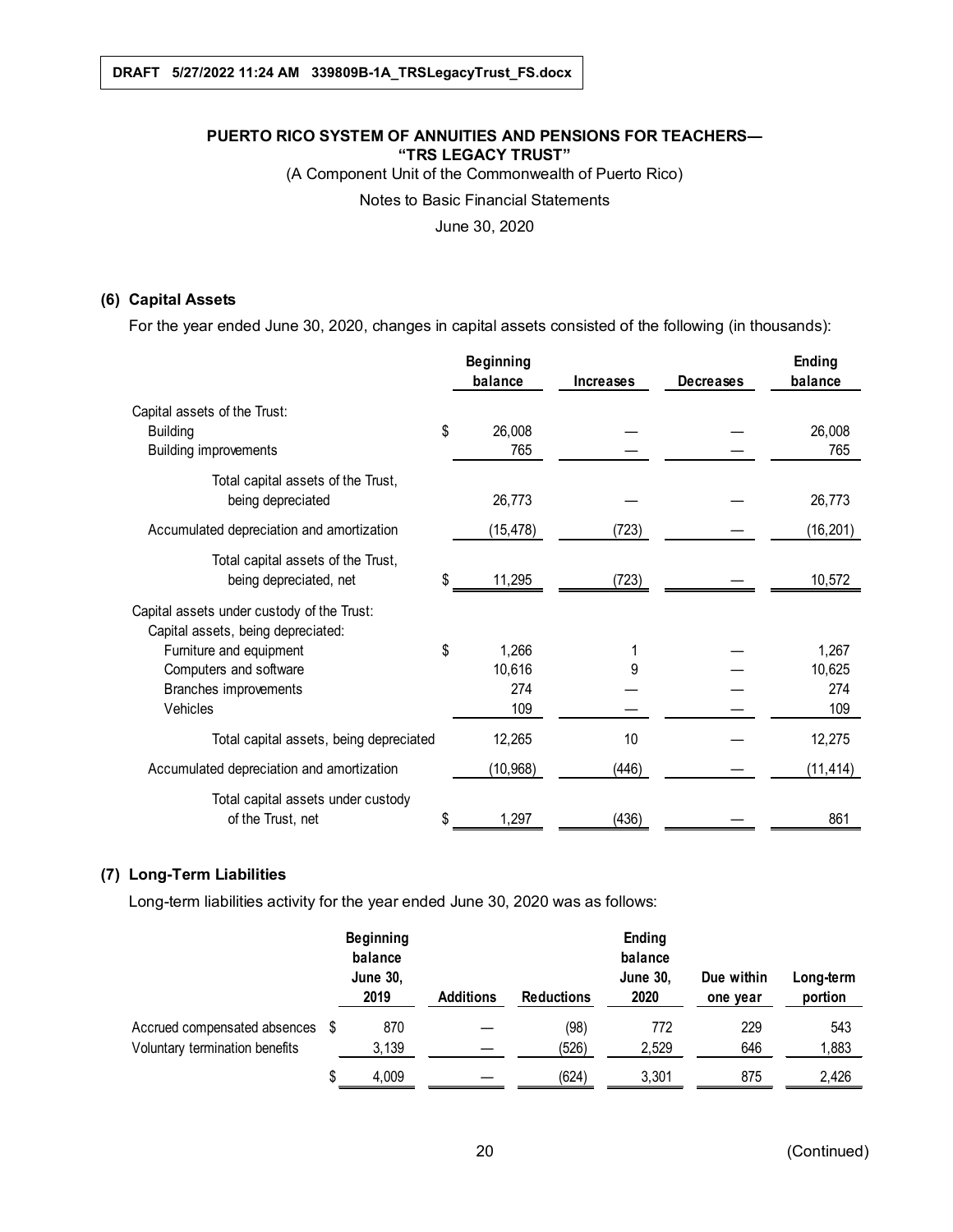(A Component Unit of the Commonwealth of Puerto Rico)

Notes to Basic Financial Statements

June 30, 2020

## **(8) Voluntary Termination Benefits**

On July 2, 2010, the Commonwealth enacted Act No. 70 establishing a program that provides benefits for early retirement or economic incentives for voluntary employment termination to eligible employees, as defined. Act No. 70 also established that early retirement benefits will be provided to eligible employees that have completed at least 15 years of credited services, but less than 30 years of credited services and will consist of monthly benefits ranging from 37.5% to 50% of each employees' monthly salary. Benefits under this program will be paid by the Commonwealth's General Fund and by System, covering their respective employees until the plan member reaches the later of age of retirement or the date the plan member would have completed 30 years of service had the member continued employment. With the enactment of Act 106-2017, the Trust, as an employer, are not required to continue making the required employee and employer pension contributions to the Trust. The PayGo system will be responsible for benefit payments once the retiree is eligible for the pension benefits.

Members who retired under this incentive are not eligible to receive the medical insurance plan contribution. Act No. 106-2017 eliminated since July 1, 2017 the employer's contributions to the Trust's trust fund. Given that, the recorded liability for this voluntary termination benefits as of June 30, 2020 does not consider the future payment of the employer's contributions. As of June 30, 2020, the Trust has recorded a liability of approximately \$1.9 million for its responsibility as an employer under Act No. 70, which is included within other long term liabilities.

#### **(9) Contingencies**

The Trust is a defendant or codefendant in various lawsuits resulting from the ordinary conduct of its operations. Management and legal counsel believe that there are no contingent matters that would have a material adverse effect on the Trust's financial status.

#### **(10) Subsequent Events**

Subsequent events were evaluated through May 31, 2022, which is the date these financial statements were available to be issued, to determine if such events should be recognized or disclosed in the 2020 financial statements. The subsequent events disclosed are those which management believes are of public interest for disclosure.

#### *Plan of Adjustment for the Commonwealth, ERS, and PBA*

Prior to March 15, 2022, the Commonwealth and many of its component units suffered a fiscal, economic and liquidity crisis, the culmination of many years of significant governmental deficits, an economic recession that persisted since 2006, prior liquidity challenges, a high unemployment rate, population decline, and high levels of debt and pension obligations. As the Commonwealth's tax base shrunk and its revenues were affected by prevailing economic conditions, an increasing portion of the Commonwealth's general fund budget consisted of health care and pension-related costs and debt service requirements through fiscal year 2019, resulting in reduced funding for other essential services. The Commonwealth's historical liquidity constraints, among other factors, adversely affected its credit ratings and its ability to obtain financing at reasonable interests rates.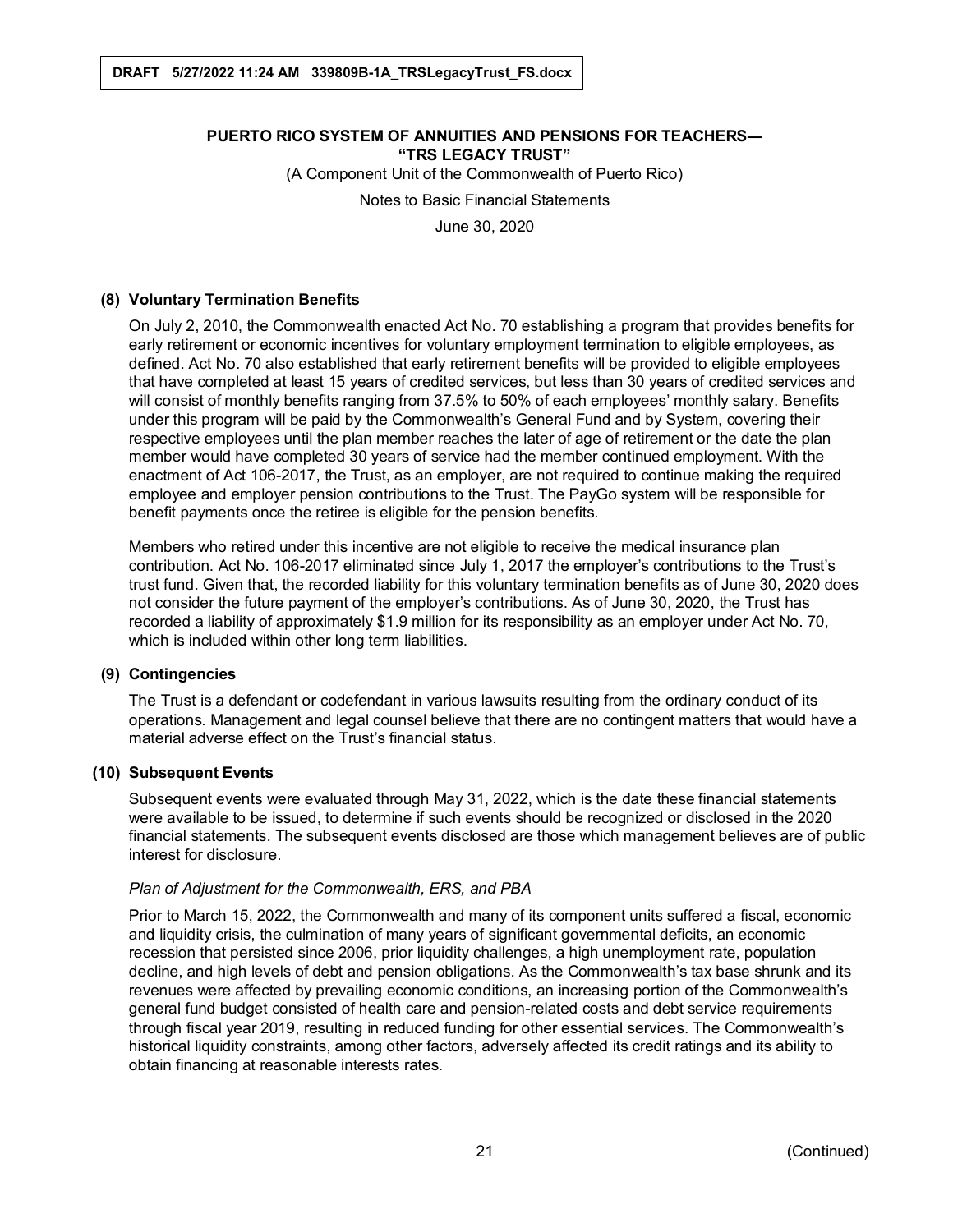(A Component Unit of the Commonwealth of Puerto Rico)

Notes to Basic Financial Statements

June 30, 2020

On June 30, 2016, the United States Congress enacted the Puerto Rico Oversight, Management, and Economic Stability Act (PROMESA) to address these problems, which included the establishment of the Oversight Board, an in-court restructuring process under Title III of PROMESA, and an out-of-court restructuring process under Title VI of PROMESA. Thereafter, the Commonwealth and other governmental entities including, the COFINA, the ERS, the Puerto Rico Highways and Transportation Authority (HTA), the Puerto Rico Electric Power Authority (PREPA), and the PBA initiated proceedings under Title III, and the Government Development Bank for Puerto Rico (GDB), the Puerto Rico Infrastructure Financing Authority (PRIFA), and the Puerto Rico Convention Center District Authority (PRCCDA) initiated proceedings under Title VI, each at the request of the Governor to restructure or adjust their existing debt.

On July 30, 2021, the Oversight Board—as representative to the Commonwealth, ERS, and PBA in their respective Title III cases—filed its *Seventh Amended Title III Joint Plan of Adjustment of the Commonwealth of Puerto Rico, et al.* [ECF No. 17629] (the Seventh Amended Plan) and a corrected disclosure statement related thereto [ECF No. 17628], which was approved by the United States District Court for the District of Puerto Rico (the Title III Court).

On October 26, 2021, the Governor signed into law Act No. 53 of 2021 (Act 53), known as the "Law to End the Bankruptcy of Puerto Rico," which provided legislative approval for the bond transactions contemplated in the Seventh Amended Plan conditioned on the elimination of its monthly pension cut provisions in an amended version of that plan.

On November 3, 2021, the Oversight Board filed its *Modified Eighth Amended Title III Joint Plan of Adjustment of the Commonwealth of Puerto Rico, et al.* [ECF No. 19053] (the Eighth Amended Plan), which further revised the Seventh Amended Plan to eliminate its monthly pension cut provisions consistent with Act 53, among other things. The hearing to consider confirmation of the Eighth Amended Plan commenced on November 8, 2021 and concluded on November 23, 2021. The final modified version of the Eighth Amended Plan was filed on January 14, 2022 [ECF No. 19813-1] (as confirmed, the Commonwealth Plan of Adjustment).

On January 18, 2022, the Title III Court entered its findings of fact and conclusions of law in connection with the Eighth Amended Plan [ECF No. 19812] (the Findings of Fact) and an order confirming the Eighth Amended Plan [ECF No. 19813] (the Commonwealth Confirmation Order). In both the Commonwealth Confirmation Order and Findings of Fact, the Title III Court found that Act 53 properly authorized the issuance of new bonds and provided adequate means for implementation of the Commonwealth Plan of Adjustment.

Between January 28, 2022 and February 17, 2022, six appeals of the Confirmation Order were filed in the First Circuit. By March 11, 2022, the First Circuit denied all parties' motions for a stay pending appeal, which allowed the Commonwealth Plan of Adjustment to become effective despite the appeals. Oral argument on the merits of the appeals is currently scheduled for April 28, 2022.

On March 15, 2022 (the Effective Date), the conditions precedent to the Effective Date of the Commonwealth Plan of Adjustment were satisfied and/or waived by the Oversight Board, and the plan became effective. Accordingly, the Commonwealth Plan of Adjustment has been confirmed and is currently effective as of the date hereof.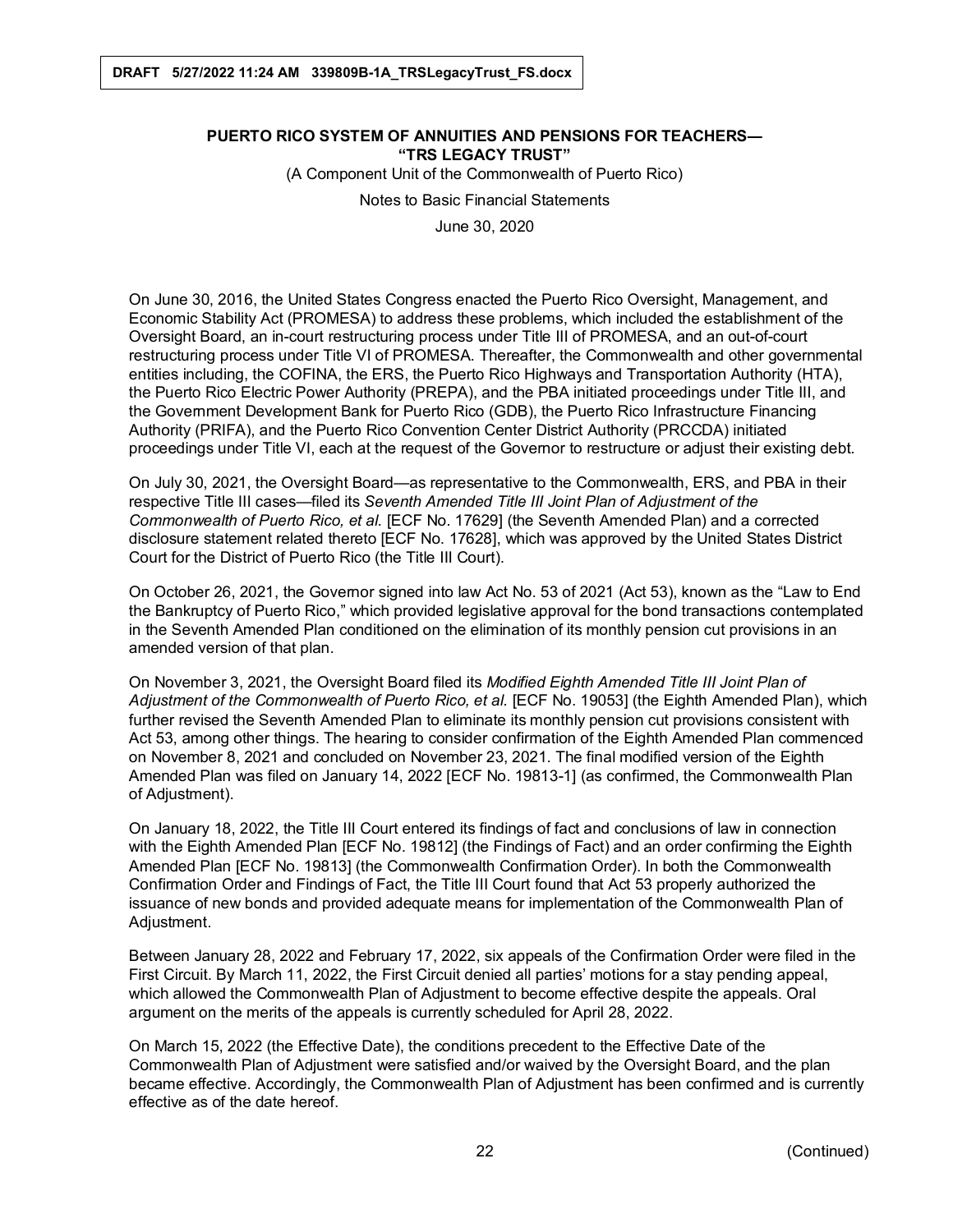(A Component Unit of the Commonwealth of Puerto Rico)

Notes to Basic Financial Statements

June 30, 2020

As of the Effective Date, the Commonwealth Plan of Adjustment reduced the Commonwealth's total funded debt obligations from approximately \$34.3 billion of prepetition debt to only approximately \$7.4 billion, representing a total debt reduction of 78%. This debt reduction will also reduce the Commonwealth's maximum annual debt service (inclusive of COFINA debt service) from approximately \$4.2 billion to \$1.15 billion, representing a total debt service reduction of 73%. Also as of the Effective Date, all of the legacy Commonwealth general obligation bonds, ERS bonds, and PBA bonds were discharged, and all of the Commonwealth, ERS, and PBA obligations and guarantees related thereto were discharged. In addition, all Commonwealth laws that required the transfer of funds from the Commonwealth to other entities are deemed preempted, and the Commonwealth has no obligation to transfer additional amounts pursuant to those laws. Importantly, effectuating the Commonwealth Plan of Adjustment provides a path for Puerto Rico to access the credit markets and develop balanced annual budgets.

A critical component of the Commonwealth Plan of Adjustment is the post-Effective Date issuance of new general obligation bonds (the New GO Bonds) and contingent value instruments (CVIs) that provides recoveries to GO and PBA bondholders, as well as holders of clawback claims against the Commonwealth and certain of its component units and instrumentalities.

Municipal governments typically issue amortizing debt—i.e., debt with principal maturities due on a regularly scheduled basis over a duration that varies generally between 20 and 40 years. The Commonwealth's New GO Bonds will mature over 25 years and will include both Capital Appreciation Bonds (CABs) and Current Interest Bonds (CIBs). All of the CABs and CIBs will have term bonds with mandatory sinking fund payments. This is intended to optimize cash available to pay debt service since the municipal market has a yield curve, and bonds are not priced to the average life as is the case in other markets, because specific investors may purchase bonds in differing parts of the maturity curve, including individual investors, corporations and mutual funds.

The New GO Bonds were issued with an aggregate original principal amount of approximately \$7.4 billion, consisting of approximately (i) \$6.6 billion of New GO CIBs, (ii) \$442.5 million of New GO CABs with a 5.375% interest rate, and (iii) \$288.2 million of New GO CABs with a 5.0% interest rate. They have 11 different maturity dates and will be secured by (a) a statutory first lien, (b) a pledge of the amounts on deposit in the Debt Service Fund, and (c) a pledge of the Commonwealth's full faith, credit and taxing power in accordance with Article VI, Section 2 of the Commonwealth Constitution and applicable Puerto Rico law. The New GO Bonds are dated as of, and will accrue or accrete interest from, July 1, 2021.

The Commonwealth Plan of Adjustment also provides for the issuance of CVIs, an instrument that gives a holder the right to receive payments in the event that certain triggers are met. The Commonwealth Plan of Adjustment establishes revenue-based performance benchmarks and permits the holders of CVIs to receive payments on account of the CVIs only if the benchmarks are exceeded. The CVIs issued under the Commonwealth Plan of Adjustment are based on over-performance collections of the Commonwealth's 5.5% sales and use tax (SUT), with some CVIs also being subject to over-performance collections of rum tax. The CVIs represent a conditional promise by the Commonwealth to pay CVI holders only if the SUT or rum tax baselines are exceeded in a given fiscal year. The outperformance metric will be measured as of the end of each fiscal year (i.e., June 30) beginning in fiscal year 2022 and is based on a SUT and rum tax collections baselines for fiscal years 2022 to 2043 as established in the Board-certified fiscal plan for the Commonwealth, dated May 27, 2020. As with the New GO Bonds, the Commonwealth pledged its full faith,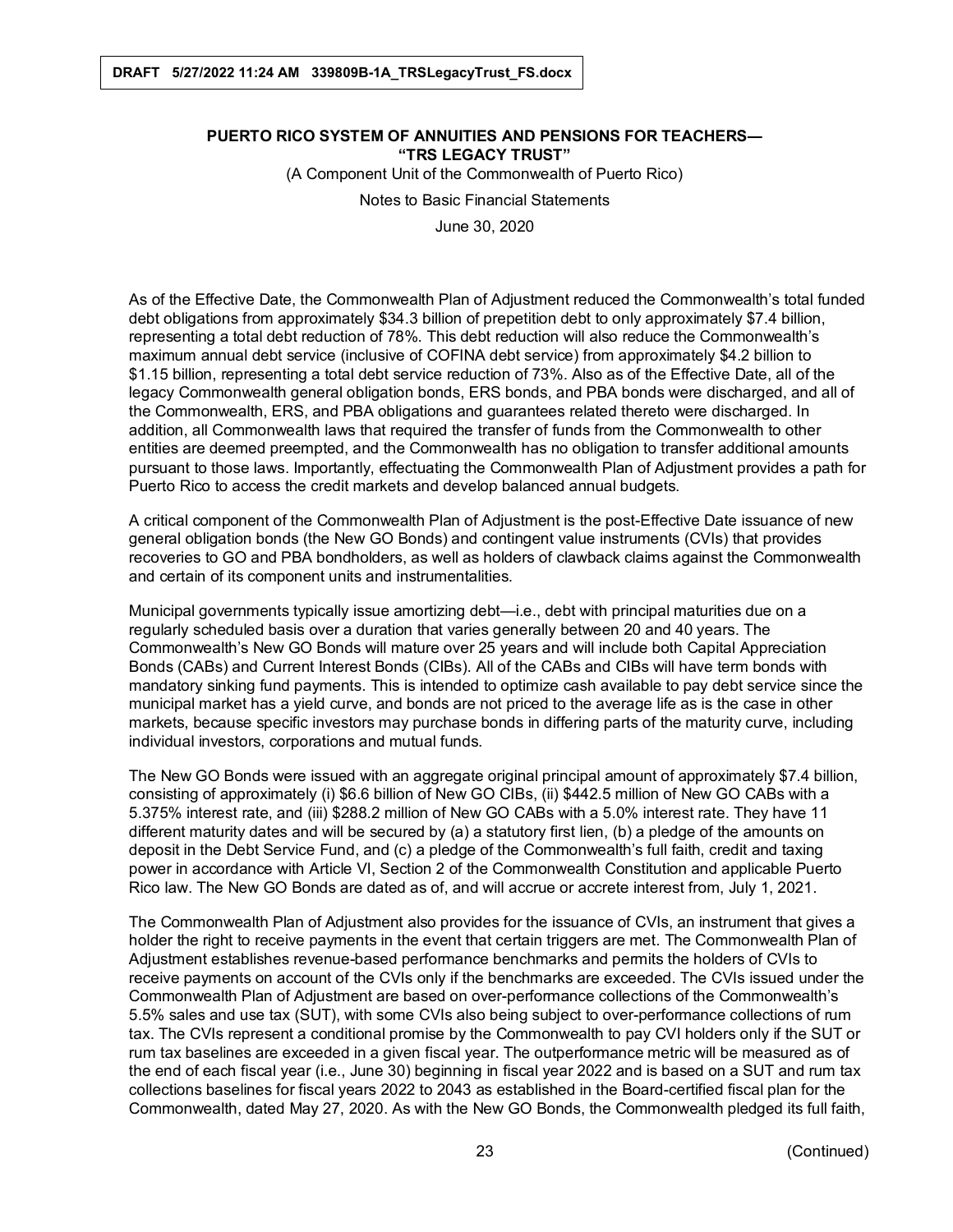(A Component Unit of the Commonwealth of Puerto Rico)

Notes to Basic Financial Statements

June 30, 2020

credit and taxing power under the Puerto Rico Constitution and applicable Puerto Rico law for payment of the CVIs. The CVIs will be deemed issued on July 1, 2021.

The CVIs are also divided into two categories: (i) general obligation debt CVIs (GO CVIs), which will be allocated to various holders of GO bondholder claims; and (ii) clawback debt CVIs (the Clawback CVIs), which will be allocated to claims related to HTA, PRCCDA, PRIFA, and MBA bonds. The GO CVIs have a 22-year term. The Clawback CVIs have a 30-year term. The GO CVIs are subject to a lifetime cap of \$3.5 billion, with maximum annual payments of \$200 million plus any unused amounts from previous years subject to cumulative annual payments not exceeding \$400 million. Similarly, the Clawback CVIs are subject to a \$5.2 billion aggregate lifetime cap, allocated across the different types of bond claims, with maximum annual payments of (i) \$175 million plus any unused amounts from previous years, not to exceed cumulative annual payments of \$350 million, for fiscal years 1-22 of the 30-year term; and (ii) \$375 million plus any unused amounts from previous years, not to exceed cumulative annual payments of \$750 million, for fiscal years 23-30 of the 30-year term. The CVIs also apply an annual payment waterfall in which the first \$100 million will be paid to GO CVIs and the next \$11,111,111 will be paid to Clawback CVIs.

The Commonwealth Plan of Adjustment classifies claims into 69 classes, with each receiving the following aggregate recoveries:

- Various categories of Commonwealth bond claims (Classes 15-50): 73% recovery consisting of cash, New GO Bonds, and GO CVIs.
- Various categories of PBA bond claims (Classes 1-12, 14): 79% recovery in cash in addition to the New GO Bonds and GO CVIs that PBA bondholders receive on account of their guarantee claims against the Commonwealth.
- Various categories of clawback creditor claims (Classes 59-63): 23% recovery consisting of the Clawback CVIs.
- ERS bond claims (Class 65): 16% recovery consisting of cash and interests in the ERS Private Equity Portfolio (as defined in and established under the Commonwealth Plan of Adjustment).
- Various categories of general unsecured claims (Classes 13, 58, and 66): 21% recovery in cash.
- Other miscellaneous claims (Classes 52-57, 64, 67-69): 26% recovery in cash.

For general unsecured claims, the Commonwealth Plan of Adjustment provides for separate levels of creditor cash recoveries at each debtor, as applicable. All general unsecured claims against the Commonwealth, ERS, and PBA are discharged, except certain Eminent Domain/Inverse Condemnation Claims (as defined in the Commonwealth Plan of Adjustment) that are not discharged until they receive payment in full, subject to an appeal of the Title III Court's ruling on such claims. If that ruling is reversed, then the Eminent Domain/Inverse Condemnation Claims will be dischargeable and impaired. All other general unsecured creditors at the Commonwealth will receive up a pro rata share of the general unsecured creditor reserve fund (the GUC Reserve), plus amounts received by the Avoidance Actions Trust (as defined in and established under the Commonwealth Plan of Adjustment) up to 40% of the value of their claim. The GUC Reserve was funded with \$200 million on the Effective Date and will be replenished with an additional aggregate total amount of \$375 million funded in incremental amounts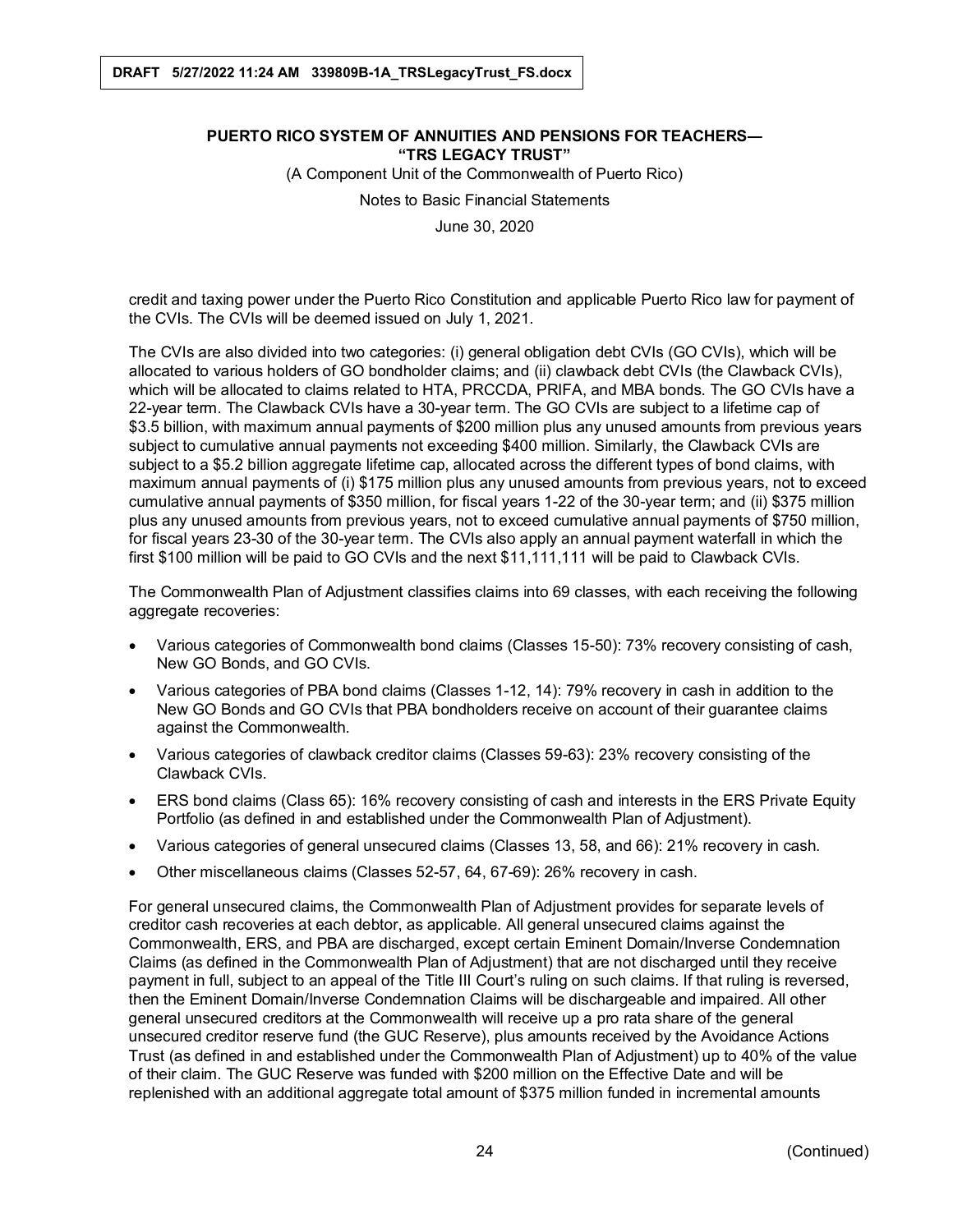(A Component Unit of the Commonwealth of Puerto Rico)

Notes to Basic Financial Statements

June 30, 2020

annually through December 31, 2025. Depending on the outcome of the appeal regarding Eminent Domain/Inverse Condemnation Claims, the GUC Reserve amount could be reduced by up to \$30 million. ERS's general unsecured creditors will receive pro rata cash distributions from a fund established for ERS general unsecured creditors, which consists of \$500,000 plus any net recoveries by the Avoidance Actions Trust allocable to ERS. PBA's general unsecured creditors will be entitled to a cash payment equal to 10% of their claim upon allowance.

Importantly, the Commonwealth Plan of Adjustment preserves all accrued pension benefits for active and retired public employees under Class 51. However, participants in the benefit plans for the Trust and JRS will be subject to a benefits freeze and the elimination of any cost of living adjustments previously authorized under the Trust and JRS pension plans.

During the pendency of the PROMESA cases, a variety of legal issues were raised related to creditor claims. As a result of the recoveries provided under the Commonwealth Plan of Adjustment, the COFINA plan of adjustment, and the Title VI qualified modifications for GDB, PRIFA, and PRCCDA, substantially all of those litigation proceedings have been resolved and dismissed. Certain claims, however, were not discharged under the Commonwealth Plan of Adjustment, including: (i) the Eminent Domain/Inverse Condemnation Claims (Class 54); (ii) the Tax Credit Claims (Class 57); (iii) the resolution of certain claims subject to the ACR process (see Commonwealth Plan of Adjustment § 82.7); and (iv) certain Underwriter Actions related to indebtedness issued by the Commonwealth or any of its agencies or instrumentalities against any non-debtors (see Commonwealth Plan of Adjustment § 92.2(f)). Additional litigation proceedings also will be dismissed upon the effective date of the HTA plan of adjustment, which is currently expected to be proposed in April 2022.

For further information, refer to the final versions of the Commonwealth Plan of Adjustment, Findings of Fact, and Confirmation Order, which are available at https://cases.primeclerk.com/puertorico/Home-DocketInfo.

# *Impact of Coronavirus (COVID-19) Pandemic*

On March 11, 2020, the World Health Organization (WHO) declared the coronavirus disease caused by a novel coronavirus (COVID-19) as a global pandemic. As a result of the health threat and to contain the virus spread across the island, Governor Vázquez-Garced issued executive order 2020-020, on March 12, 2020, declaring a state of emergency in Puerto Rico to concentrate all efforts and implement necessary measures to safeguard the health, well-being and public safety of the citizens of Puerto Rico. The executive order authorizes the Secretary of the Treasury and the Executive Director of the Oversight Board to set up a special budget, from any available funds, including the Emergency Fund, to cover all necessary costs for the containment of the virus throughout the island and sharing information with the municipalities. Numerous executive orders have been subsequently issued by the governor to manage all COVID-19 matters.